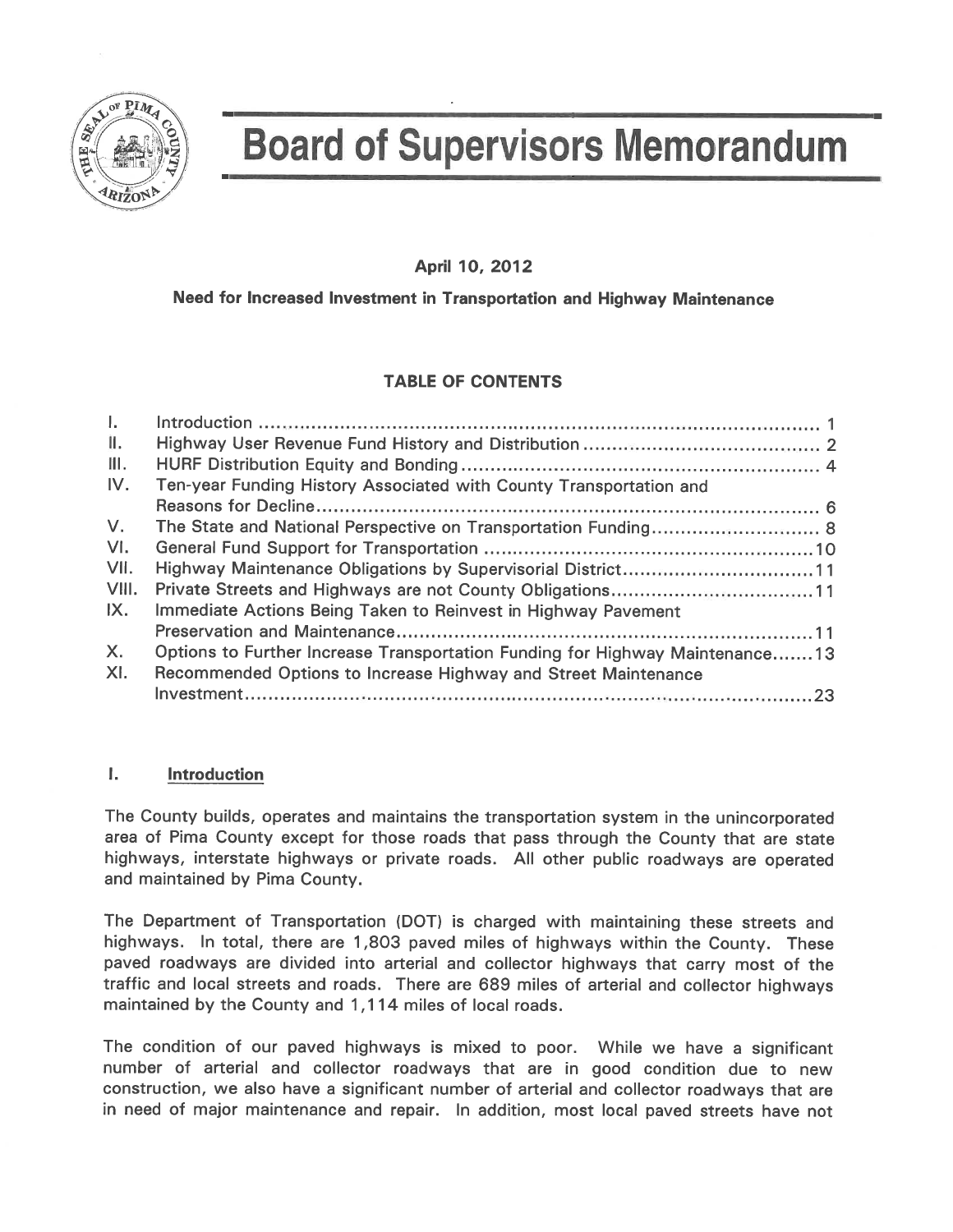had adequate maintenance in the last 10 years. Significant investments are necessary to keep our paved highway transportation system from deteriorating further. These investments will require realignment of County spending priorities and reallocation of funds, including those normally reserved for the County General Fund.

Transportation funds come from a variety of federal, state, local and private sources. There has been significant discussion for years about the shortage of transportation funding and its deleterious impact on our decaying infrastructure. Despite the obvious decay and its impact on safety and the economy, there has been little effort at the federal and state levels to enhance or even preserve current funding levels. Accordingly, this report provides the Board with a number of local options regarding increasing highway maintenance investment.

#### **II. Highway User Revenue Fund History and Distribution**

The Highway User Revenue Fund (HURF) was created by State statute and is essentially a collection of transportation-related taxes and fees; most of which come from taxes levied on the sale of gasoline on a per gallon basis. The use of HURF is restricted to roadway purposes by Article 9, Section 14, of the Arizona Constitution. The gas tax in Arizona has not been increased in over 20 years and is currently \$0.18 per gallon. The price of fuel during this period has varied widely from as low as \$0.99 per gallon in 1991 to as high as \$4.05 in 2008 as shown in Figure 1. While everyone today is concerned about the high price of gasoline, Figure 2 shows that, adjusted for inflation, we are paying about the same price for gasoline today that we paid in 1918.

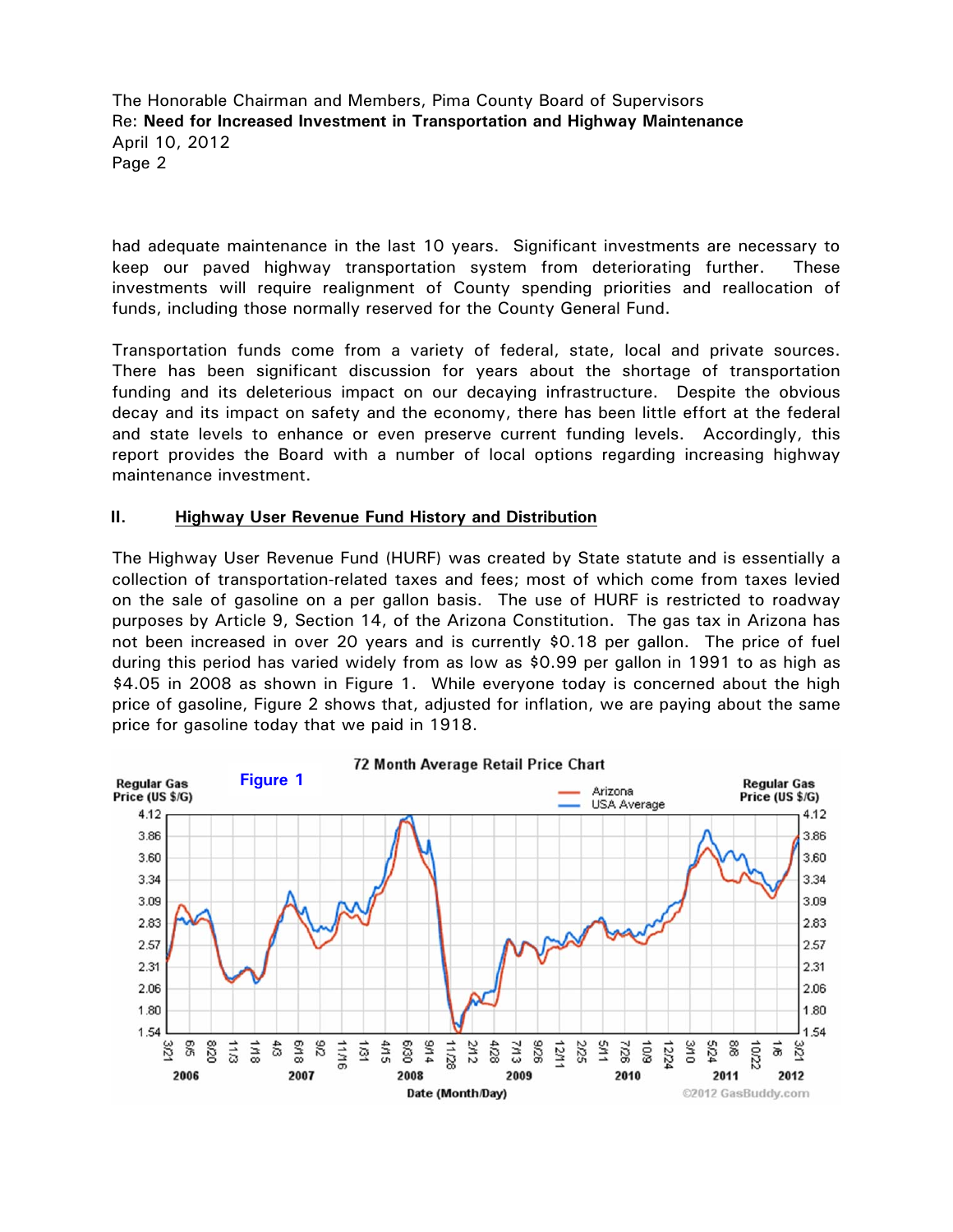

Funding from the HURF, including its portion of vehicle license taxes, is distributed by a convoluted formula to the state, cities, towns and counties. Most of the revenues are distributed to the state, followed by cities and towns. Counties are receiving just 19 percent of the overall fund. The funds are divided among the various local jurisdictions responsible for transportation so that each jurisdiction has a funding source for the roads under its jurisdictional responsibility. For Pima County, this is only those roads and highways in the unincorporated area that are public but not state or interstate highways.

Prior to the statutory establishment of the most current HURF, statutes existed in what was formerly Title 18, which allowed counties to levy a property tax for highway purposes. This statute, which was consolidated into Title 28, read as follows:

#### *"§ 18-216. Tax levy for county highway improvement; additional tax for highway purposes.*

*A. The board of supervisors may levy a real and personal property tax, not exceeding twenty-five cents per one hundred dollars of property in the county as valued for tax purposes, for road purposes, to be levied and collected at the same time and manner as other primary property taxes are levied and collected.*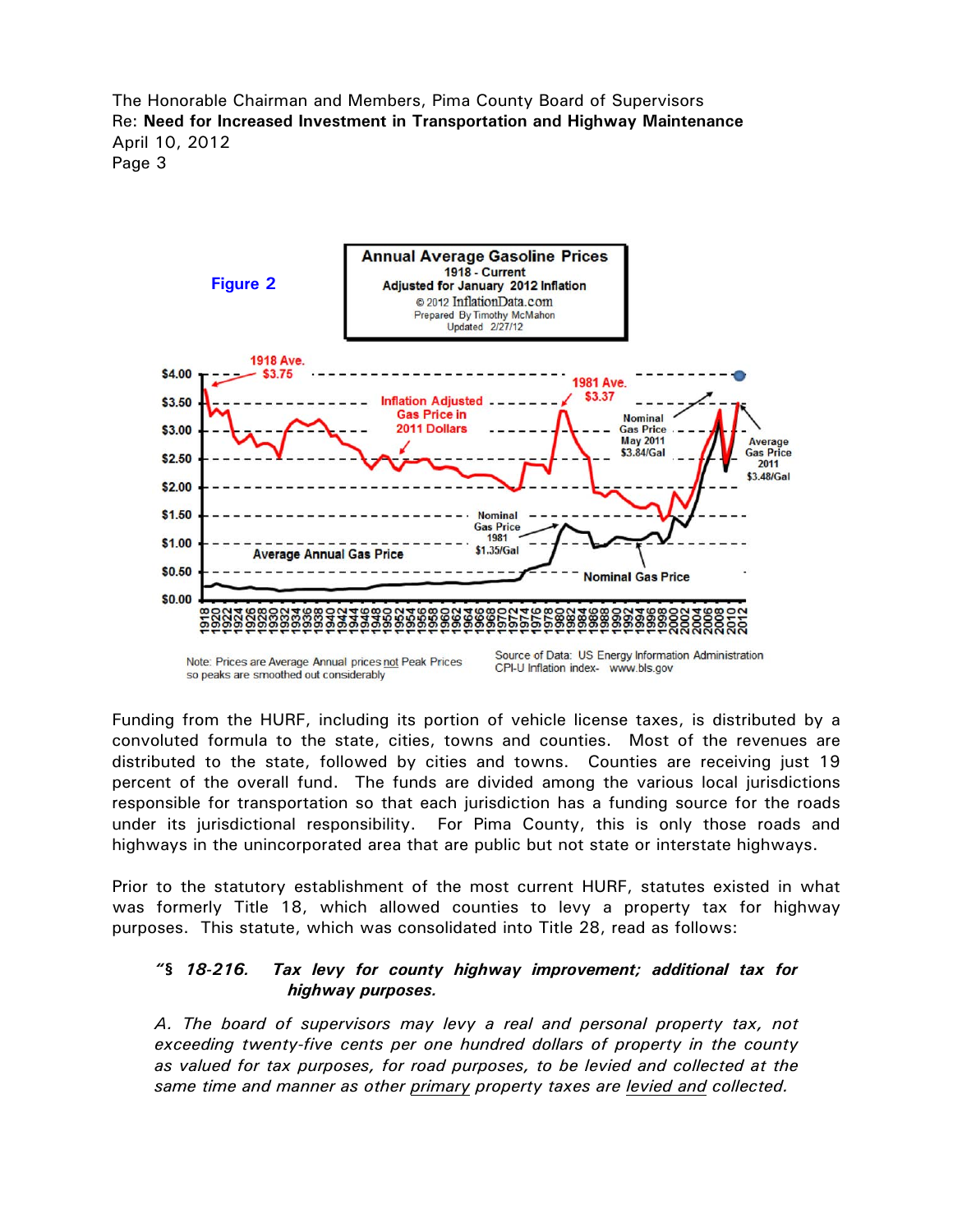*B. The money when collected shall be paid into the county treasury for the benefit of highways within the county and, together with other money received for those purposes, expended by the board for improvements of roads of the county."* 

There has not been a direct property tax levy for transportation in Pima County since Fiscal Year (FY) 1981/82 when the County property tax levy for transportation was \$2,536,406.

#### **III. HURF Distribution Equity and Bonding**

Pima County has the largest unincorporated population of any county in the state, now estimated to be 354,957 (July 1, 2011). Pima County has for decades had the largest unincorporated population of any County in the state as contrasted to Maricopa County, whose unincorporated population is 284,980 (July 1, 2011). Because of this, Pima County has the largest obligation of any county for highway transportation operation and maintenance. Unfortunately, the gasoline tax prior to 1996 was distributed on the sole basis of the sale of fuel in a particular county as it related to total sale of fuel in the state. This resulted in HURF distributions to Maricopa County substantially higher than those to Pima County even though Maricopa County is mostly incorporated into cities and towns. This inequity existed from the date the fund was initiated in 1973 to HURF equity legislation enacted by the State Legislature in 1996 that introduced unincorporated population as a component of fund distribution. From 1996 to today, HURF has continued to be distributed 72 percent on the basis of total fuel sales and 28 percent on the basis of unincorporated population. This HURF equity legislation resulted in Pima County receiving substantial additional HURF monies.

Because Pima County did not receive its fair share of HURF for decades, a significant backlog of needed highway capacity improvements accumulated within the unincorporated area. To help alleviate this capacity improvement backlog, the County chose to bond its additional HURF equity revenues. In November 1997, a \$350 million HURF bond authorization was approved by the voters.

Unfortunately, statutes related to transportation HURF bonding were archaic in the sense that previously only cities and towns had held elections for HURF bonds, and their elections were confined to only the residents within the jurisdiction. Since Pima County has been the only county to pursue HURF revenue bonding, our election required that everyone in the County vote in a County HURF revenue bond election – unincorporated residents as well as those in cities and towns. During the period leading up to the election, the Tucson Mayor and others threatened to campaign against the County's revenue bond election unless funds that were intended originally to be used only in the unincorporated area were also spent in the City of Tucson. The County relented and allocated up to \$129.3 million of County HURF bonds to improve city streets and highways – an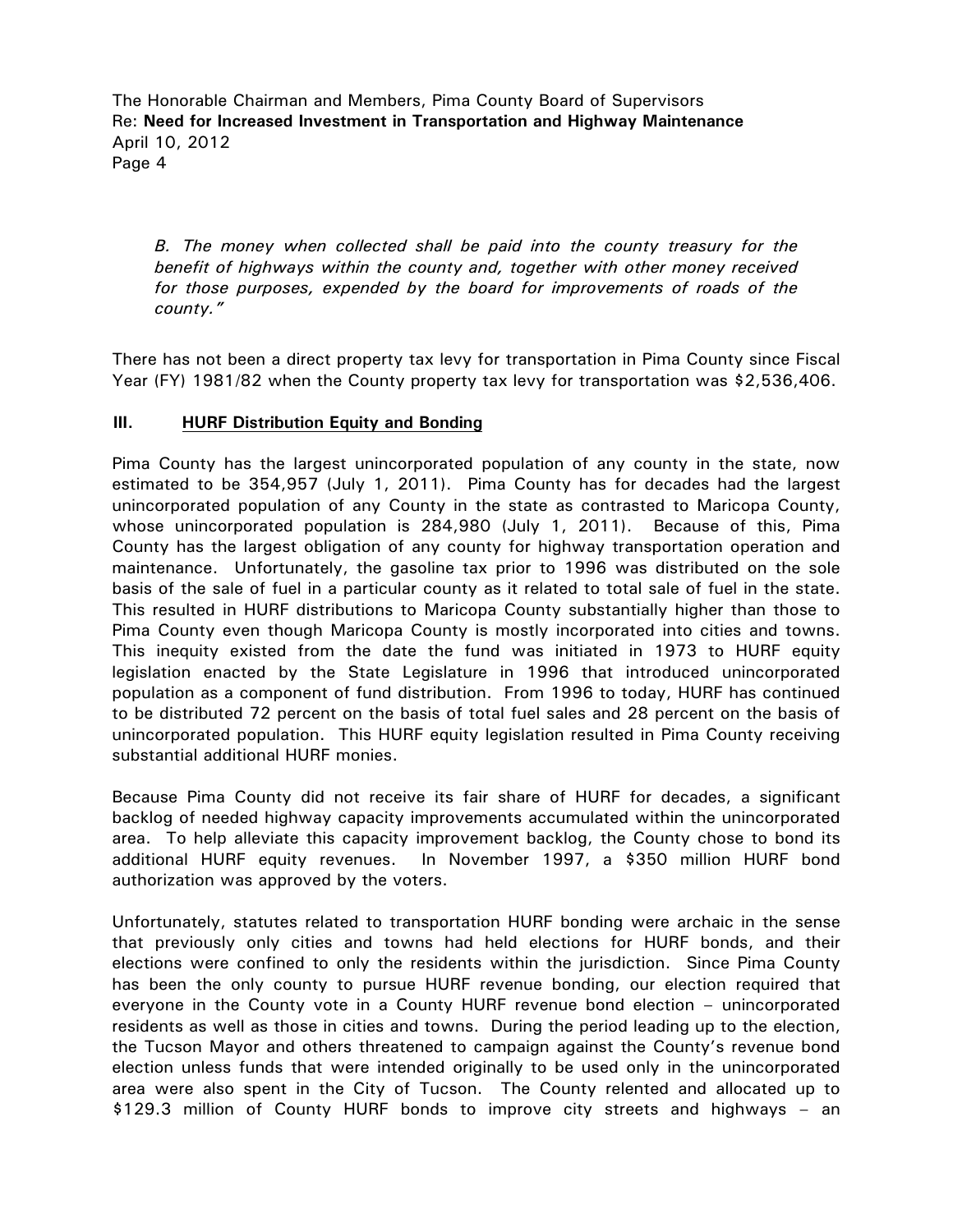unprecedented action anywhere in the state and required the County and City to address the courts to allow such a process to be undertaken.

To date, 37 projects funded by HURF bonds have been completed, providing 185 lane miles of new road capacity at an estimated cost of \$313,025,169 (includes other transportation funds: federal, RTA, and other regional funds) both in the unincorporated area of the County as well as within our cities and towns.

HURF bonding is an important issue when considering operating and maintenance of the transportation system in the unincorporated area of Pima County because the repayment obligations of these bonds directly reduce the total amount of revenue available to the County for street maintenance and repair. Today, the estimated total revenue from the HURF and vehicle license tax for transportation of \$45.8 million is reduced by about \$16.4 million, which is the annual debt service payment for outstanding HURF bonded indebtedness. Table 1 below shows the 10-year history of annual bond payment requirements and net revenues for highway operations and maintenance. Part of the payment is for city and town streets for which the County has no legal responsibility.

| <b>FY</b>     | <b>Total Revenue</b> | <b>Bond Payments</b> | <b>Net Revenue</b> |
|---------------|----------------------|----------------------|--------------------|
| 2002/03       | 48,071,873           | \$14,609,000         | 33,462,873         |
| 2003/04       | 51,334,009           | 12,870,000           | 38,464,009         |
| 2004/05       | 53,878,131           | 16,768,000           | 37,110,131         |
| 2005/06       | 56,936,526           | 16,692,000           | 40,244,526         |
| 2006/07       | 58,637,774           | 17,404,000           | 41,233,774         |
| 2007/08       | 57,847,338           | 18,512,000           | 39,335,338         |
| 2008/09       | 53,906,177           | 21,348,000           | 32,558,177         |
| 2009/10       | 50,535,192           | 16,239,000           | 34,296,192         |
| 2010/11       | 50,459,963           | 16,259,000           | 34,200,963         |
| 2011/12       | 45,767,907           | 16,410,000           | 29,357,907         |
| <b>Totals</b> | \$527,374,890        | \$167,111,000        | \$360,263,890      |

**Table 1. 10-year Revenue and Bond Payment History.** 

While the 1997 HURF bond issue has been successful at making numerous capacity improvements for roadways in the unincorporated area, it has also contributed significantly to roadway improvements inside the City of Tucson and other cities and towns. Because of the unique circumstances associated with the election, in hindsight, the 1997 HURF bond program was a mistake, primarily because of political pressure exerted by the Tucson Mayor. For this reason and others, the 1997 HURF bond issue will be the last County HURF bond issue. After the bonds have been paid off, any further capital investments in our transportation system in the unincorporated area of Pima County will be made on a pay-as-you-go basis.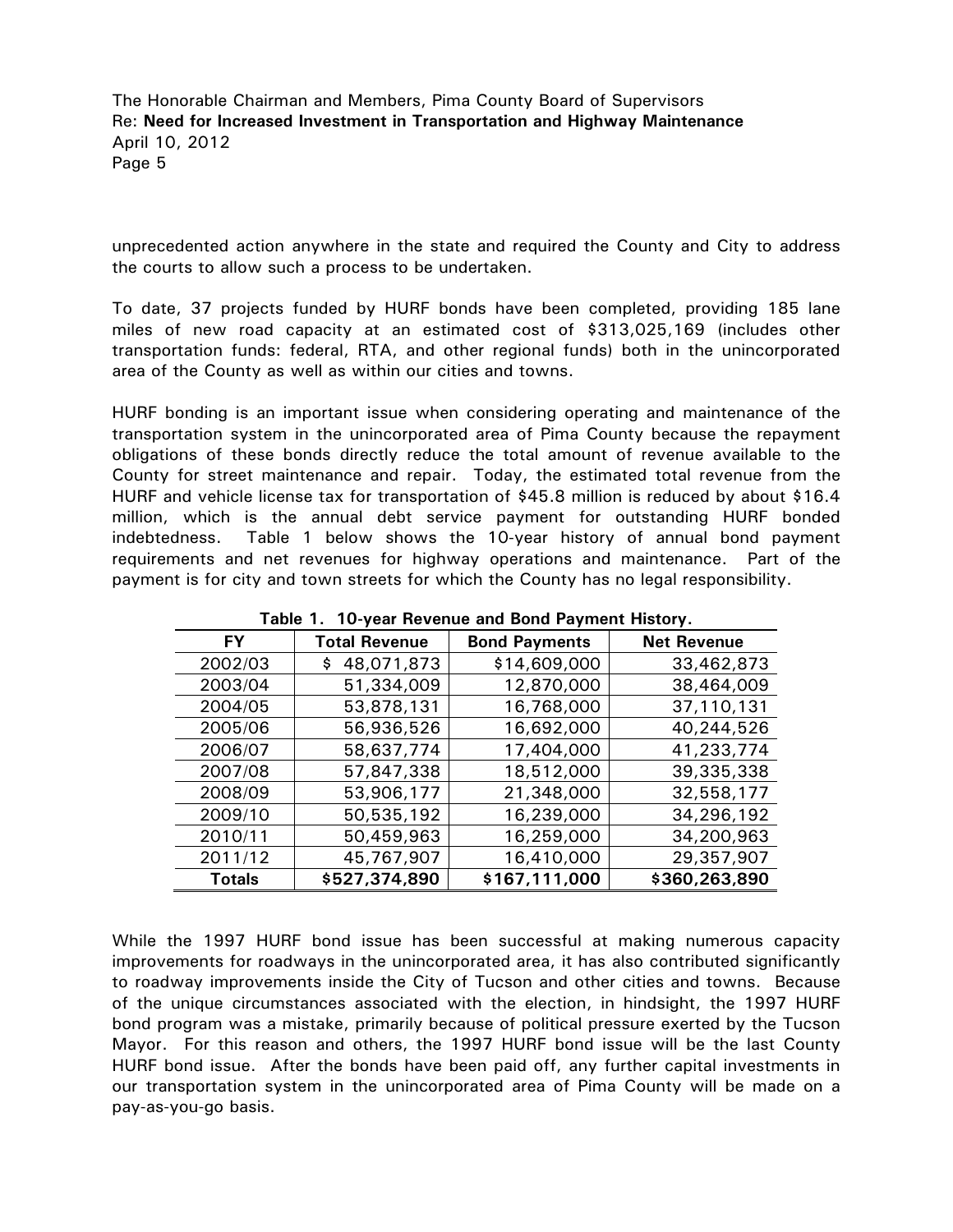#### **IV. Ten-year Funding History Associated with County Transportation and Reasons for Decline**

Table 2 below shows the funding history of the HURF and vehicle license combined into total funding revenue for the DOT over a 10-year period. The table also indicates the decrease in revenue since 2007. The DOT is operating today with less revenue by almost 10 percent than it had in 2002. In addition, the Department is paying more annual debt service for retiring County HURF bonded indebtedness than in the past. In the past 10 years, as shown in the previous table, this annual payment has been as low as \$12.9 million; today it is \$16.4 million.

| <b>FY</b> | <b>HURF Revenue</b><br><b>Received</b> | <b>Vehicle License</b><br><b>Tax Revenue</b><br><b>Received</b> | <b>Total Received</b> | <b>Cumulative</b><br><b>Loss</b> |
|-----------|----------------------------------------|-----------------------------------------------------------------|-----------------------|----------------------------------|
| 2002/03   | \$48,071,873                           | Included with<br><b>HURF Revenue</b>                            | \$48,071,873          |                                  |
| 2003/04   | 51,334,009                             | Included with<br><b>HURF Revenue</b>                            | 51,334,009            |                                  |
| 2004/05   | 53,878,131                             | Included with<br><b>HURF Revenue</b>                            | 53,878,131            |                                  |
| 2005/06   | 56,936,526                             | Included with<br><b>HURF Revenue</b>                            | 56,936,526            |                                  |
| 2006/07   | 44,606,855                             | \$14,030,919                                                    | 58,637,774            |                                  |
| 2007/08   | 44,060,141                             | 13,787,197                                                      | 57,847,338            | ( \$790,436)                     |
| 2008/09   | 41,209,550                             | 12,696,627                                                      | 53,906,177            | (4,731,597)                      |
| 2009/10   | 38,739,414                             | 11,795,778                                                      | 50,535,192            | (8, 102, 582)                    |
| 2010/11   | 38,973,544                             | 11,486,419                                                      | 50,459,963            | (8, 177, 811)                    |
| 2011/12   | 34,648,805                             | 11,119,102                                                      | 45,767,907            | (12,869,867)                     |
|           |                                        | <b>Total Loss Since 2007</b>                                    |                       | ( \$34,672,293)                  |

**Table 2. DOT HURF and Vehicle License Tax Revenue: FYs 2002/03 through 2011/12.** 

The most significant factor in the decline in revenues available to the DOT to build, operate and maintain the County transportation system is the diversion of County HURF monies by the State Legislature. In 2002, the State Legislature began to divert funding that had previously been used exclusively to build, operate and maintain streets and highways throughout the State and within its cities, towns and counties for the purpose of operating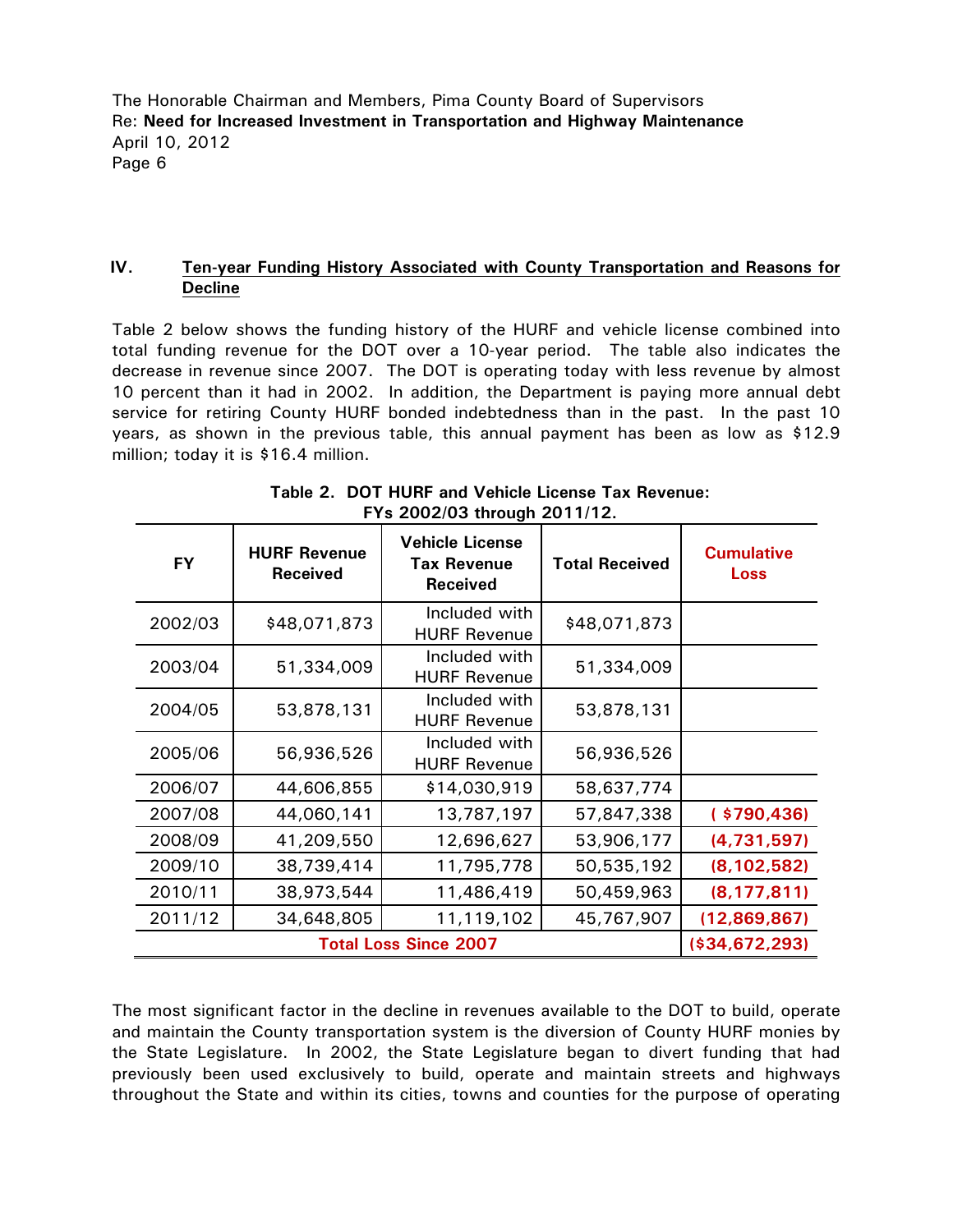a State agency – the Department of Public Safety – the State's law enforcement arm. Each city, town and county today funds their law enforcement agencies out of their general fund and does not use any HURF monies to support their individual jurisdictional law enforcement responsibilities.

The diversions of HURF funds accelerated with the State budget crisis, beginning in 2008, when additional monies were taken to support the Department of Public Safety and a new diversion was started to fund the Motor Vehicle Division of the Arizona Department of Transportation. These fund diversions cumulatively have resulted, over a 10-year period, in the loss of \$26 million the County could have used to maintain our streets and highways in the unincorporated area. This diversion has also reduced by \$54 million the amount of city and town HURF monies within Pima County to maintain their streets. The State legislative diversion of HURF funds to balance the State budget is causing a significant and continuing detrimental impact on the ability of counties, cities and towns to maintain their local streets and highways.

Another factor associated with the declining revenues available through statewide HURF relates to vehicle fuel efficiency. In the last decade, there have been increased efforts to improve fuel efficiency, and the overall light vehicle fleet has increased in fuel efficiency by nearly 20 percent. This means there is the same or more wear and tear on the highway system by vehicle miles of travel, but there is less revenue because 20 percent less gasoline is being purchased.

It is also apparent our maintenance dollars are not going as far as in the past; they have been significantly impacted by inflation. While the United States Consumer Price Index has increased by 25 percent since 2002, the United States Producer Price Index for Asphalt Paving Materials has increased by 121 percent. More importantly, the Producer Price Index for Refined Petroleum Products, most of which are used in pavement repair and rehabilitation, increased 237 percent over the last decade.

Table 3 below shows the average miles per gallon (mpg) for new light vehicles over the period, the Producer Price Index for Asphalt Paving Materials over the period, the United States Consumer Price Index over the period, and the Producer Price Index for Refined Petroleum Products over the same period.

| <b>FY</b> | Average mpg<br>for New Light<br><b>Vehicles</b> | <b>U.S. Producer</b><br>Price Index for<br><b>Asphalt Paving</b><br><b>Materials</b> | <b>Producer Price</b><br><b>Index for Refined</b><br><b>Petroleum</b><br><b>Products</b> | U.S.<br><b>Consumer</b><br><b>Price Index</b> |
|-----------|-------------------------------------------------|--------------------------------------------------------------------------------------|------------------------------------------------------------------------------------------|-----------------------------------------------|
| 2002/03   | 19.84                                           | 141.42                                                                               | 0.93                                                                                     | 1.82                                          |
| 2003/04   | 19.66                                           | 144.02                                                                               | 1.03                                                                                     | 1.86                                          |

**Table 3. Contributing Factors to Declining Transportation Revenues.**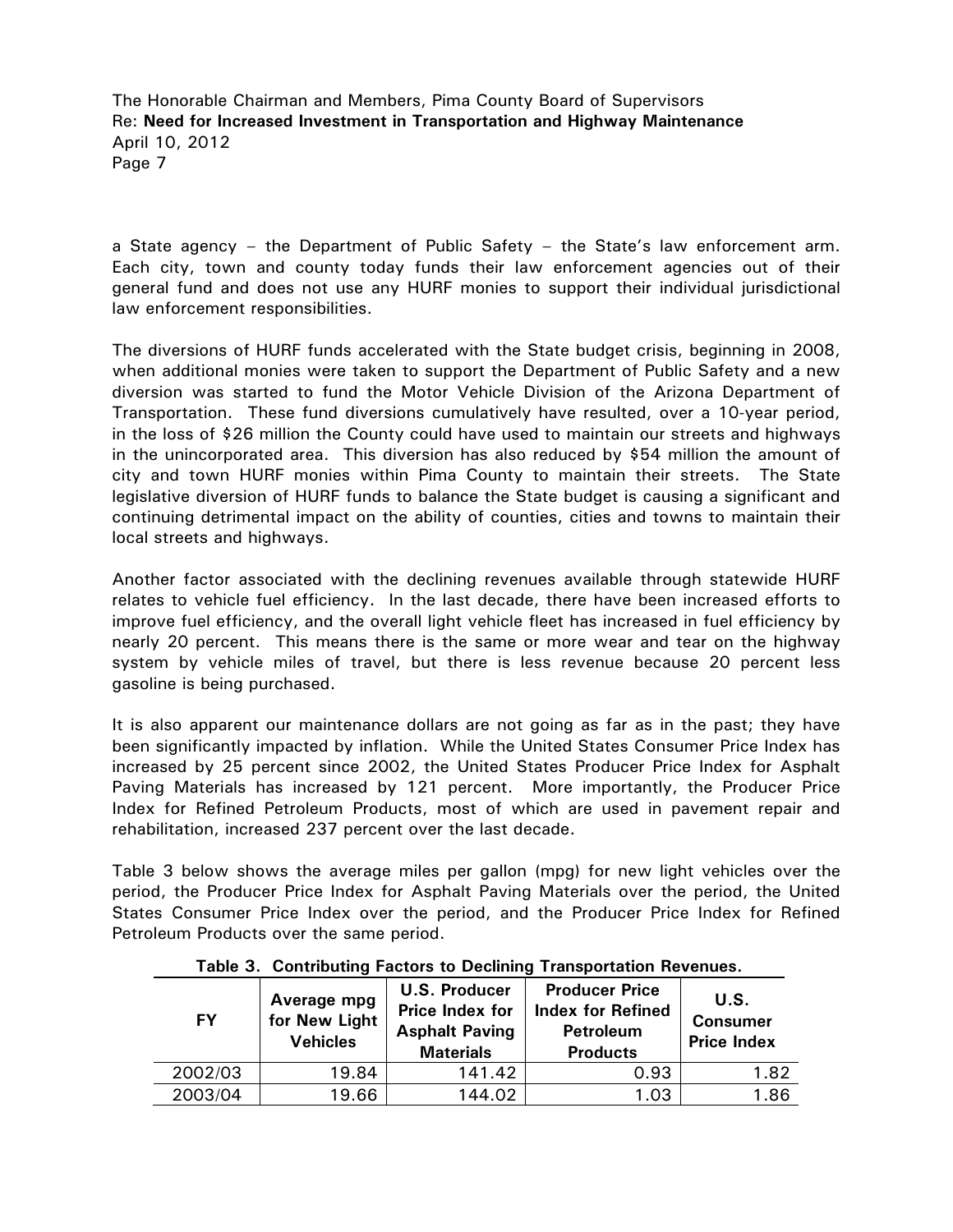|                                  | rapic of continuating ractors to Deciming<br><b>Hanoportation</b> nevended: |                                                                                      |                                                                                          |                                        |  |  |  |
|----------------------------------|-----------------------------------------------------------------------------|--------------------------------------------------------------------------------------|------------------------------------------------------------------------------------------|----------------------------------------|--|--|--|
| <b>FY</b>                        | Average mpg<br>for New Light<br><b>Vehicles</b>                             | <b>U.S. Producer</b><br>Price Index for<br><b>Asphalt Paving</b><br><b>Materials</b> | <b>Producer Price</b><br><b>Index for Refined</b><br><b>Petroleum</b><br><b>Products</b> | U.S.<br>Consumer<br><b>Price Index</b> |  |  |  |
| 2004/05                          | 19.77                                                                       | 150.58                                                                               | 1.37                                                                                     | 1.91                                   |  |  |  |
| 2005/06                          | 20.16                                                                       | 175.85                                                                               | 1.89                                                                                     | 1.98                                   |  |  |  |
| 2006/07                          | 20.46                                                                       | 218.34                                                                               | 1.93                                                                                     | 2.04                                   |  |  |  |
| 2007/08                          | 21.01                                                                       | 228.56                                                                               | 2.58                                                                                     | 2.11                                   |  |  |  |
| 2008/09                          | 21.80                                                                       | 289.90                                                                               | 2.03                                                                                     | 2.14                                   |  |  |  |
| 2009/10                          | 22.44                                                                       | 276.90                                                                               | 2.10                                                                                     | 2.16                                   |  |  |  |
| 2010/11                          | 22.82                                                                       | 289.09                                                                               | 2.63                                                                                     | 2.21                                   |  |  |  |
| 2011/12                          | 23.64                                                                       | *312.85                                                                              | 3.13                                                                                     | 2.27                                   |  |  |  |
| Percentage                       |                                                                             |                                                                                      |                                                                                          |                                        |  |  |  |
| increases<br>since FY<br>2002/03 | 19.1                                                                        | 121.2                                                                                | 237.1                                                                                    | 25.1                                   |  |  |  |

|  |  |  |  | Table 3. Contributing Factors to Declining Transportation Revenues. |  |
|--|--|--|--|---------------------------------------------------------------------|--|
|--|--|--|--|---------------------------------------------------------------------|--|

**\***estimate with eight months of data.

In summary, revenues to maintain our streets and highways have declined significantly for reasons of State diversion, increasing vehicle fleet efficiency, and the cost to maintain our paved streets and highways has increased dramatically over the last 10 years. We have significantly less revenues to maintain our streets and highways, and the revenues we do use do not go nearly far as they did previously.

#### **V. The State and National Perspective on Transportation Funding**

The Safe, Accountable, Flexible, Efficient Transportation Equity Act: A Legacy For Users (SAFETEA-LU) is the federal legislation that authorizes transportation funding. It is set to expire on March 31, 2012. Congress is currently debating a two-year extension while the President is calling for major funding in his 2013 budget. The White House budget for FY 2013 includes a \$476 billion surface transportation reauthorization bill to invest in highway, bridge and mass transit projects through 2018. For 2013 alone, the budget proposes \$74 billion for the US Department of Transportation, or about a two percent increase from this year. President Obama also calls for \$50 billion in immediate funding for 2012 to invest in critical areas of transportation to provide an economic boost. The House has proposed a five-year transportation budget of \$260 billion. The Senate's proposal is for \$109 billion over two years.

Compromise does not seem to be imminent. President Obama's budget was not well received by Republicans, according to the Huffington Post, and the budget debate is expected to be a major topic in the presidential campaign. Interestingly, federal law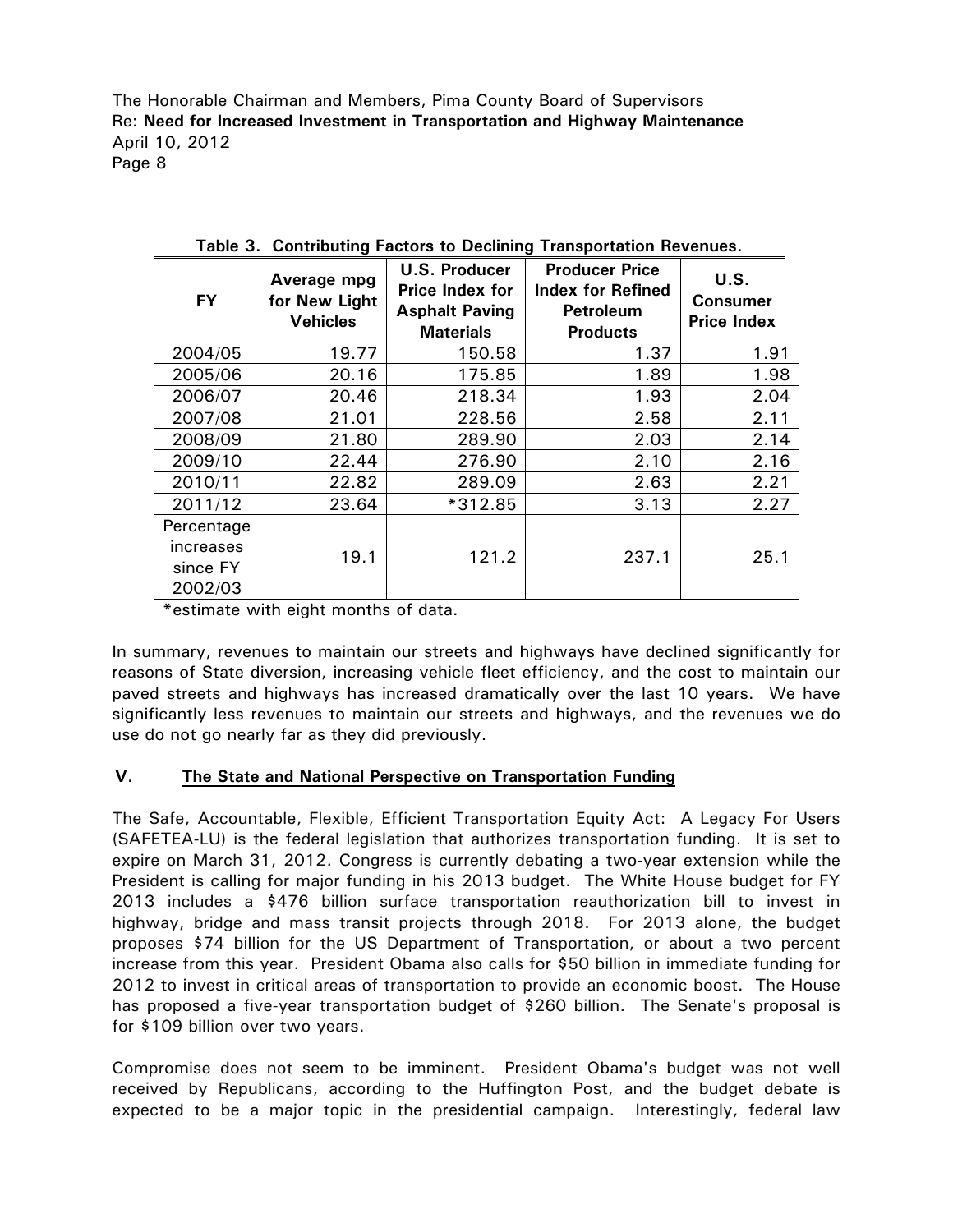requires metropolitan transportation plans and improvement programs to be fiscally constrained, which is problematic when the major funding sources are extremely tenuous.

The federal gas tax is 18.4 cents per gallon. The Omnibus Budget Reconciliation Act of 1993, signed by President Bill Clinton on August 10, 1993, increased the prior gas tax by 4.3 cents, bringing the total tax to 18.4 cents per gallon. The increase was entirely for deficit reduction, with none credited to the Highway Trust Fund. However, the Taxpayer Relief Act of 1997, which President Clinton signed on August 5, 1997, redirected the 4.3 cents general fund gas tax increase to the Highway Trust Fund.

It is also important to note that Arizona is a donor state when it comes to federal gas tax distribution. This means we pay more in federal gas taxes than we receive. In a recent report, the US General Accounting Office identifies Arizona as a donor state, having received only 91.3 percent relative rate of return between FYs 2005 and 2009. Raising federal gas taxes would not be helpful. There is really no federal help on the horizon to help with transportation funding.

At the state level, taxes and fees of any kind can be increased only with a supermajority vote. Article 9 Section 22 of the Arizona State Constitution requires that two-thirds of both houses of the general assembly vote affirmatively for any tax increase. This includes all taxes, as well as any imposition of new taxes, and any statutorily administered state fee or new state fee. About half of the Legislature has signed a no-tax pledge, making any increase mathematically unattainable without broad relinquishing of the pledge. The other option for any increase is a referral by the Legislature or a citizen initiative. If placed before the voters, a simple majority would be needed to create an increase.

The Arizona Legislature does have the option of authorizing local option taxes and fees to expand the transportation revenue source. Examples used in localities outside Arizona include a sales tax on gas, local per-gallon tax on fuel, licensing and registration fees, and local toll roads. In this manner, the decision to expand taxes and fees occurs at the local level and would likely bypass any requirement for a legislative supermajority. Given the current budget crisis and the anti-tax temperament of the Legislature, authorizations of local options are considered unlikely.

The basic concept of a per-gallon gas tax is also being questioned by the federal government and some states. There is a growing interest in a vehicle miles traveled (VMT) charge, in which motorists pay for how much they drive, and in some cases also by time of day. Trips in rush hour on congested roads would cost more than off-peak travel. The Arizona Legislature has considered bills in the last two sessions that would charge electric vehicles, which pay no gas tax, a token fee per mile traveled. This session, House Bill 2257 would tax electric car drivers one cent per mile. It appears to have been successfully defeated again this session. Similar legislation is pending in other states.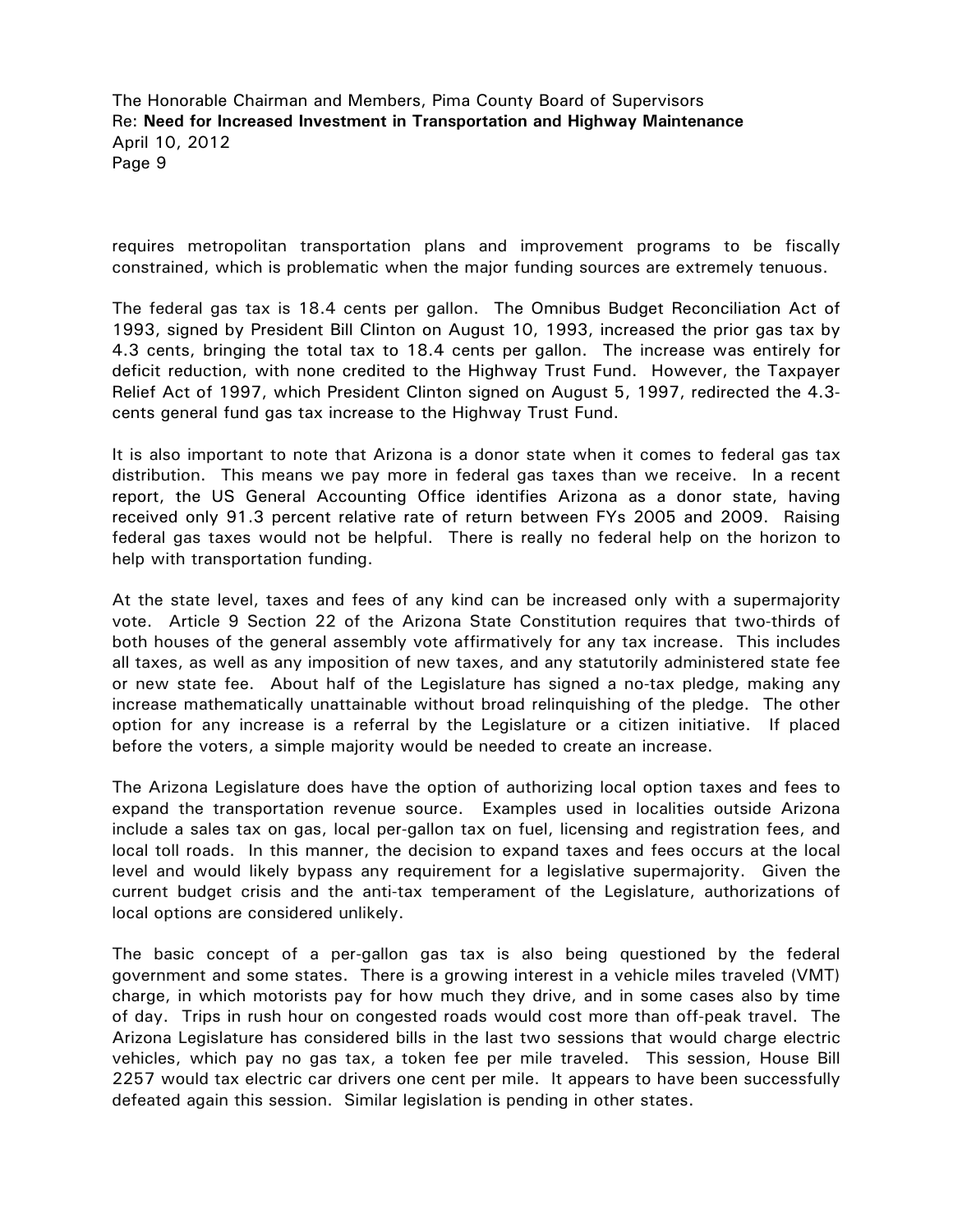The best help we can receive from the State in solving our transportation problem is for them to simply leave us alone. They have already helped too much by diverting our HURF funds; State legislative HURF diversions are approaching \$200 million per year. If the State were to raise the gas tax, we would be in the same position as the State with federal tax. As we are a donor county, for every gas tax dollar raised in Pima County, all counties are supposed to receive 19 cents; however, because of State diversion before distribution, counties received only 16 cents. Most importantly, Pima County receives only 2.8 cents for every dollar of State HURF revenues.

#### **VI. General Fund Support for Transportation**

The County General Fund has been making an annual appropriation to the DOT since FY 2007/08. This annual appropriation has varied over time from \$3.2 million to \$2.78 million and currently holds steady at approximately \$2.8 million per year. It was originally allocated for the purpose of offsetting transit expenditures based on old legislation that indicated transit could not be funded through the vehicle license tax but required General Fund support. The law was changed in 2008, which made it clear the County did not need to fund transit expenditures through the General Fund and could use vehicle license tax revenues for this purpose. The County, however, continued to retain the General Fund appropriation because of the dire condition of the DOT operating budget, which has since been exacerbated by the State Legislature diverting HURF funds for operating expenses for State agencies.

The County General Fund now subsidizes three funds that historically have been identified as special revenue funds, or enterprise funds, that, by definition, are not required to receive a General Fund subsidy. Since FY 2009/10, Development Services, due to economic conditions and declines in the overall economy, has received a General Fund subsidy each budget year averaging \$1.5 million. The Solid Waste Division of the Department of Environmental Quality, from FY 2007/08, has received a General Fund subsidy averaging \$1 million. The Stadium District has also received a General Fund subsidy averaging \$1.5 million since FY 2010/11.

Given that we have previously simply transferred these funds to the Department of Transportation and not specifically budgeted this transfer as a subsidy, these cost transfers have essentially been hidden. It would now be appropriate, through our budgeting process, to identify this subsidy to the Transportation Fund, which improves our disclosure and transparency in developing the budget.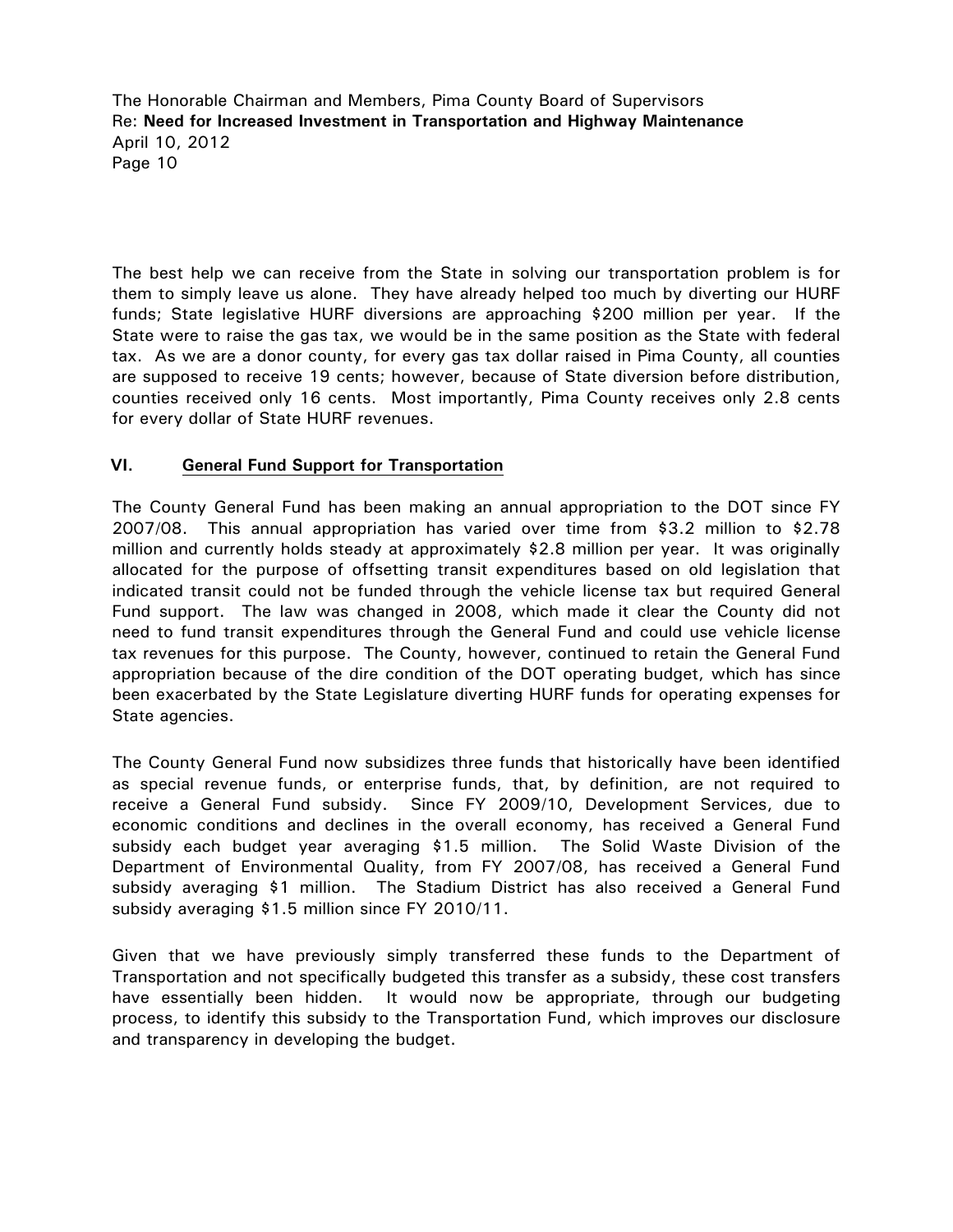#### **VII. Highway Maintenance Obligations by Supervisorial District**

Since the County only provides highway maintenance in the unincorporated area, the maintenance obligations by Supervisorial district vary widely. Table 4 below indicates these varying obligations by Supervisorial District.

| by Supervisorial District.              |                                            |                                        |                                         |                        |  |  |  |
|-----------------------------------------|--------------------------------------------|----------------------------------------|-----------------------------------------|------------------------|--|--|--|
| <b>Supervisorial</b><br><b>District</b> | <b>Paved</b><br><b>Roadways</b><br>(miles) | <b>Dirt</b><br><b>Roads</b><br>(miles) | <b>Total</b><br>Roadway<br><b>Miles</b> | Percentage<br>of Total |  |  |  |
|                                         | 561                                        | 40                                     | 601                                     | 29                     |  |  |  |
| 2                                       | 105                                        | 56                                     | 161                                     | 8                      |  |  |  |
| 3                                       | 538                                        | 17                                     | 555                                     | 27                     |  |  |  |
|                                         | 476                                        | 70                                     | 546                                     | 26                     |  |  |  |
| 5                                       | 123                                        | 93                                     | 216                                     | 10                     |  |  |  |
| <b>Totals</b>                           | 1,803                                      | 276                                    | 2,079                                   | 100                    |  |  |  |

## **Table 4. County Roadway Maintenance Obligations**

#### **VIII. Private Streets and Highways are not County Obligations**

There are a number of private streets and highways within the County, which means they are roadways over which individual homeowners associations or others have chosen to build, maintain and retain control. Maintenance and repair of streets within these areas is the obligation of the homeowners association or entity responsible for control and maintenance of the private streets. They are not the obligation of Pima County. This is an important distinction when considering the number of road or highway miles for which the County is responsible.

#### **IX. Immediate Actions Being Taken to Reinvest in Highway Pavement Preservation and Maintenance**

Most County roads are asphalt, which requires frequent resealing and crack filling to avoid significant deterioration. The remainder are unpaved rural roads that require periodic grading. Due to fiscal constraints, too much of this routine maintenance has been deferred. I have directed that the DOT Director develop a plan for the expenditure of up to \$15 million for the balance of Calendar Year 2012, in \$2.5 million increments, to make major pavement preservation and repairs to our most deteriorated roadways. In addition, I have directed the DOT Director to accelerate pothole repair and crack filling. The DOT Director has requested that at least eight to 10 hours of overtime be worked per week by all available crews for pothole repair until the backlog of pothole repairs is near zero. This will mean that current County-staffed crews will work overtime likely through April to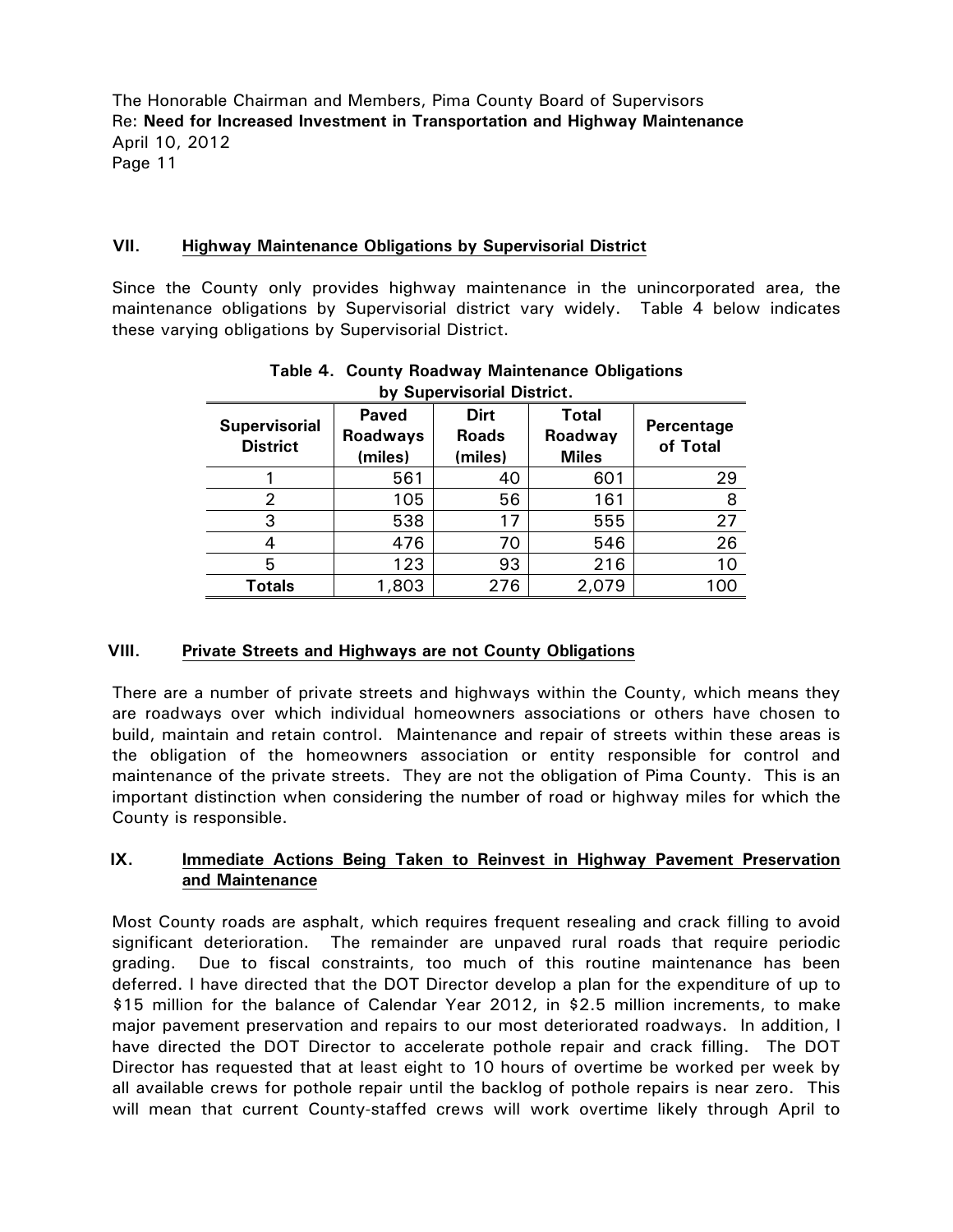eliminate pothole repair backlogs. I have also directed the Transportation Director to establish a second crack-filling crew to help arrest significant deterioration of the pavement structure of most of our major roadways and to perform the crack filling activities on local streets where they are currently salvageable. This additional crew will also be working overtime. Resources for these activities will be made available by shifting work priorities within the DOT, primarily away from unpaved road maintenance.

In addition, we will accelerate two pavement repair and rehabilitation actions this year by consolidating the pavement repair and rehabilitation project that remains in this year's budget of \$2.5 million with an earmarked allocation of \$2.5 million from next year's budget to fund a \$5 million investment in major pavement repair, rehabilitation and reconstruction on the arterial highway system as indicated in Table 5 below.

| Route                                | <b>From</b>                             | $1$ ave $3.11$ $201$ $21$ avenient Treservation Trogram.<br>To           | Length<br>(feet) | <b>Supervisorial</b><br><b>District</b> | Estimate* |
|--------------------------------------|-----------------------------------------|--------------------------------------------------------------------------|------------------|-----------------------------------------|-----------|
| <b>Campbell Avenue</b>               | <b>River Road</b>                       | Sunrise                                                                  | 8,500            | 1                                       | \$476,000 |
| Las Lomitas                          | Ecsondido<br>Lane                       | 500' north of<br>Northern Hills                                          | 2,820            | 1                                       | 112,800   |
| <b>Craycroft Road</b>                | Avenida<br>De Las<br>Palazas            | 90' east of<br>Finisterra                                                | 5,530            | 1                                       | 275,271   |
| <b>Craycroft Road</b>                | 90' east of<br>Finisterra               | <b>Sunrise Drive</b>                                                     | 5,580            | 1                                       | 208,320   |
| Kolb Road                            | Avenida<br>De Las<br>Palazas            | <b>Sunrise Drive</b>                                                     | 8,574            | 1                                       | 320,096   |
| Los Reales Road                      | Alvernon<br>Way                         | 55' east of<br>Los Reales<br>(center line)                               | 7,935            | $\overline{2}$                          | 402,040   |
| Craycroft Road                       | 340' south<br>of Dream<br><b>Street</b> | <b>250 feet</b><br>north of the<br>Interstate 10<br><b>Frontage Road</b> | 1,020            | $\overline{2}$                          | 41,253    |
| <b>Craycroft Road</b>                | Littletown<br>Road                      | 340' south of<br><b>Dream Street</b>                                     | 1,685            | $\overline{2}$                          | 68,148    |
| Valencia Road                        | Camino<br>Verde                         | ADOT right of<br>way at Ajo                                              | 19,115           | 3                                       | 254,866   |
| <b>Shamrock Manor</b><br>Subdivision | <b>All Streets</b>                      | <b>All Streets</b>                                                       | 7,500            | 3                                       | 350,000   |
| Ina Road                             | Wade<br>Road                            | Marana Town<br><b>Boundaries</b>                                         | 7,900            | 3                                       | 252,800   |

**Table 5. FY 2012 Pavement Preservation Program.**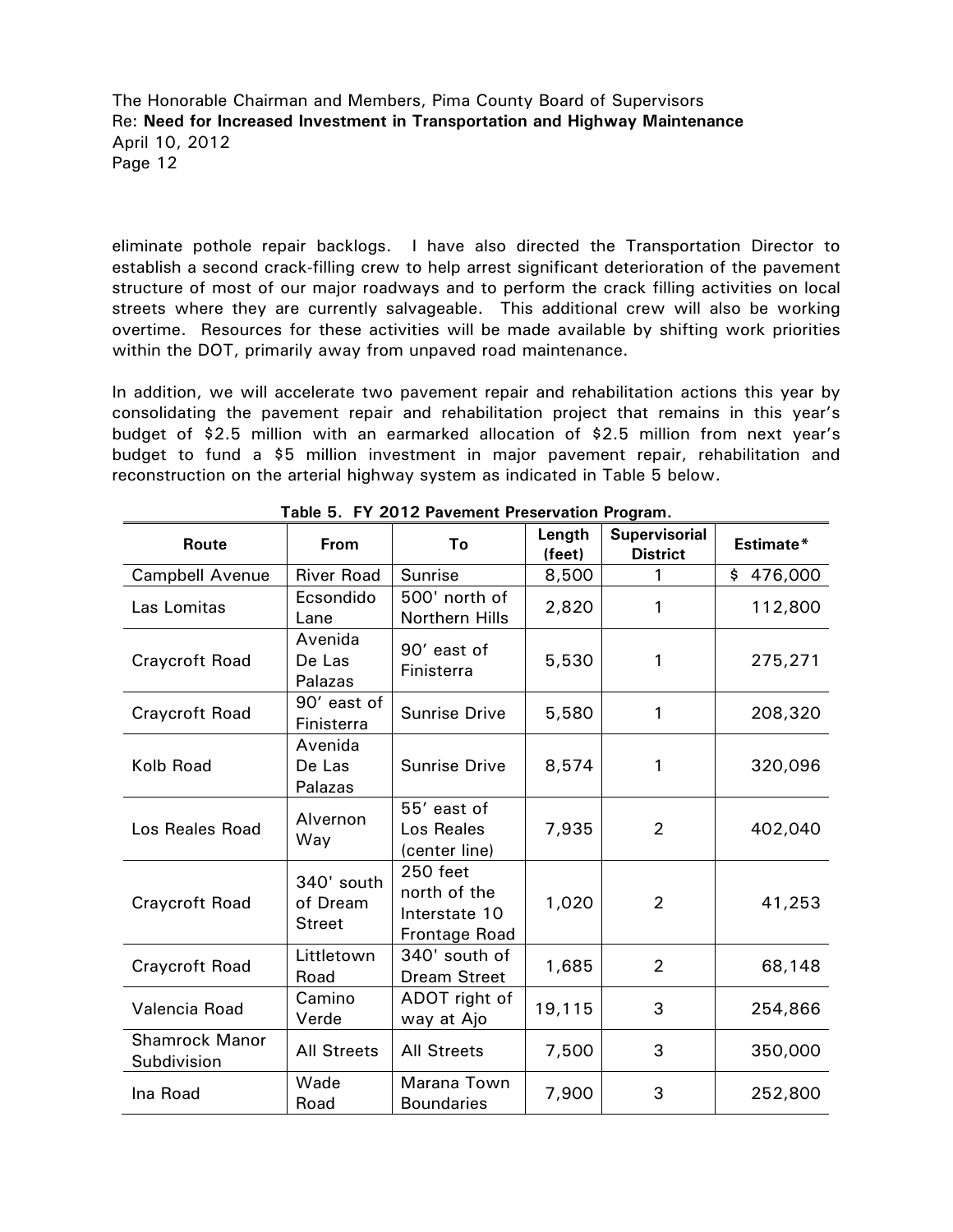| Route                                     | From                                        | Τo                         | Length<br>(feet) | <b>Supervisorial</b><br><b>District</b> | Estimate* |
|-------------------------------------------|---------------------------------------------|----------------------------|------------------|-----------------------------------------|-----------|
| <b>Curtis Road</b>                        | Davis Av                                    | Kain Avenue                | 1,964            | 3                                       | 117,840   |
| Abrego                                    | Duval<br>Road<br>(center<br>line)           | Esperanza                  | 11,430           | 4                                       | 924,560   |
| Bel Air Ranch                             |                                             |                            |                  |                                         |           |
| Estates                                   | <b>All Streets</b>                          | <b>All Streets</b>         | 28,600           | 4                                       | 915,200   |
| Subdivision                               |                                             |                            |                  |                                         |           |
| <b>Mission Road</b>                       | 1,377<br>south of<br>center line<br>Ajo Way | Via Ingresso               | 1,848            | 5                                       | 172,480   |
| <b>Mission Road</b>                       | 1,243<br>south Via<br>Ingresso              | 250' north CL<br>Irvington | 2,360            | 5                                       | 220,266   |
| Cardinal/Los<br><b>Reales Subdivision</b> | <b>All Streets</b>                          | <b>All Streets</b>         | 19,747           | 5                                       | 164,558   |
|                                           |                                             |                            | \$5,276,501      |                                         |           |

**Table 5. FY 2012 Pavement Preservation Program.** 

\*Cost varies by treatment. Treatments vary from mill/fill to overlay to chip seal.

These short-term activities should result in some immediate benefits that are measurable and noticeable. This action assumes budget expenditure capacity in the present fiscal year, since the proposal accelerates planned maintenance investment for next fiscal year. Given our sale of Posada del Sol Healthcare Center and not incurring the planned expenditures of this function for the balance of the current fiscal year, this expenditure authority capacity will be available.

#### **X. Options to Further Increase Transportation Funding for Highway Maintenance**

There are a number of options available under current statutes and options that could be requested of the Legislature for the Board to consider regarding increasing the funding allocation for highway maintenance. These include:

- 1. Allocate an additional \$5 million of the DOT fund balance;
- 2. Increase the annual General Fund contribution of \$2.8 million by directing reallocation of General Fund budget appropriations;
- 3. Use a one-time allocation of excess General Fund balance;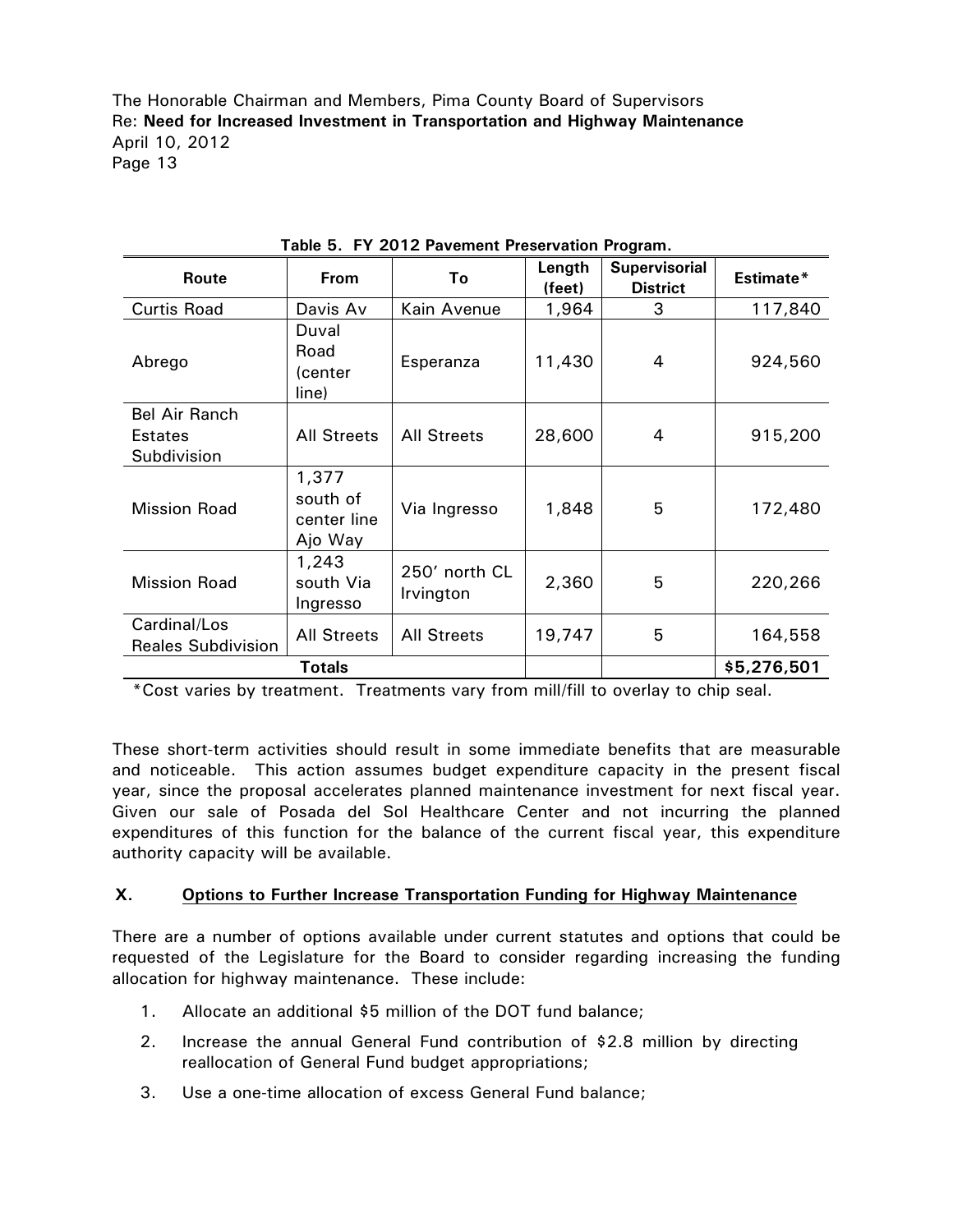- 4. Use short-term borrowing related to the annual General Fund transfer;
- 5. Lobby to successfully eliminate the State HURF diversions that continue to occur and to restore the funds that have already been "swept";
- 6. Levy a countywide property tax equivalent to the State HURF diversions and provide said revenues for highway repair and maintenance;
- 7. Reprogram Regional Transportation Authority (RTA) revenues;
- 8. Add specific highway maintenance authority to the RTA legislation;
- 9. Levy a countywide property tax for transportation under ARS 28-6712;
- 10. Levy up to a half-cent countywide sales tax under ARS 42-6103;
- 11. Encourage County improvement districts;
- 12. Redistribute HURF statewide;
- 13. Designate construction sales tax revenue for street and highway maintenance and repairs;
- 14. Cease development incentives that give away revenues to developers and earmark these lost governmental revenues for transportation;
- 15. Ask the State Legislature to modify development impact fee legislation to include major highway repair and maintenance as an allowable use of development impact fees;
- 16. Loan a limited portion of the RTA's cash balance to local governments for street repairs;
- 17. Borrow from the development impact fee fund balance;
- 18. Include "donation to potholes in Pima County" as an option in the "Voluntary Gifts" section of the Arizona Resident Personal Income Tax Return.

Each of these options has positive and negative consequences. Below is an analysis of each option.

1. Allocate an additional \$5 million of the DOT fund balance. The Comprehensive Annual Financial Report (CAFR) prepared and published by the County each year and approved by the State Auditor General indicates the Transportation Fund balance as of June 30, 2011 was \$29.7 million. This fund balance is for the purpose of financing ongoing capital improvements and meeting variable cash flow demands associated with high-cost capital projects. While most of the fund balance will ultimately be expended in the coming years, it is possible to "borrow" this fund balance in the short term knowing it must be replenished to continue the 1997 transportation capital bond program. By allocating \$5 million of the fund balance with an appropriate repayment schedule in the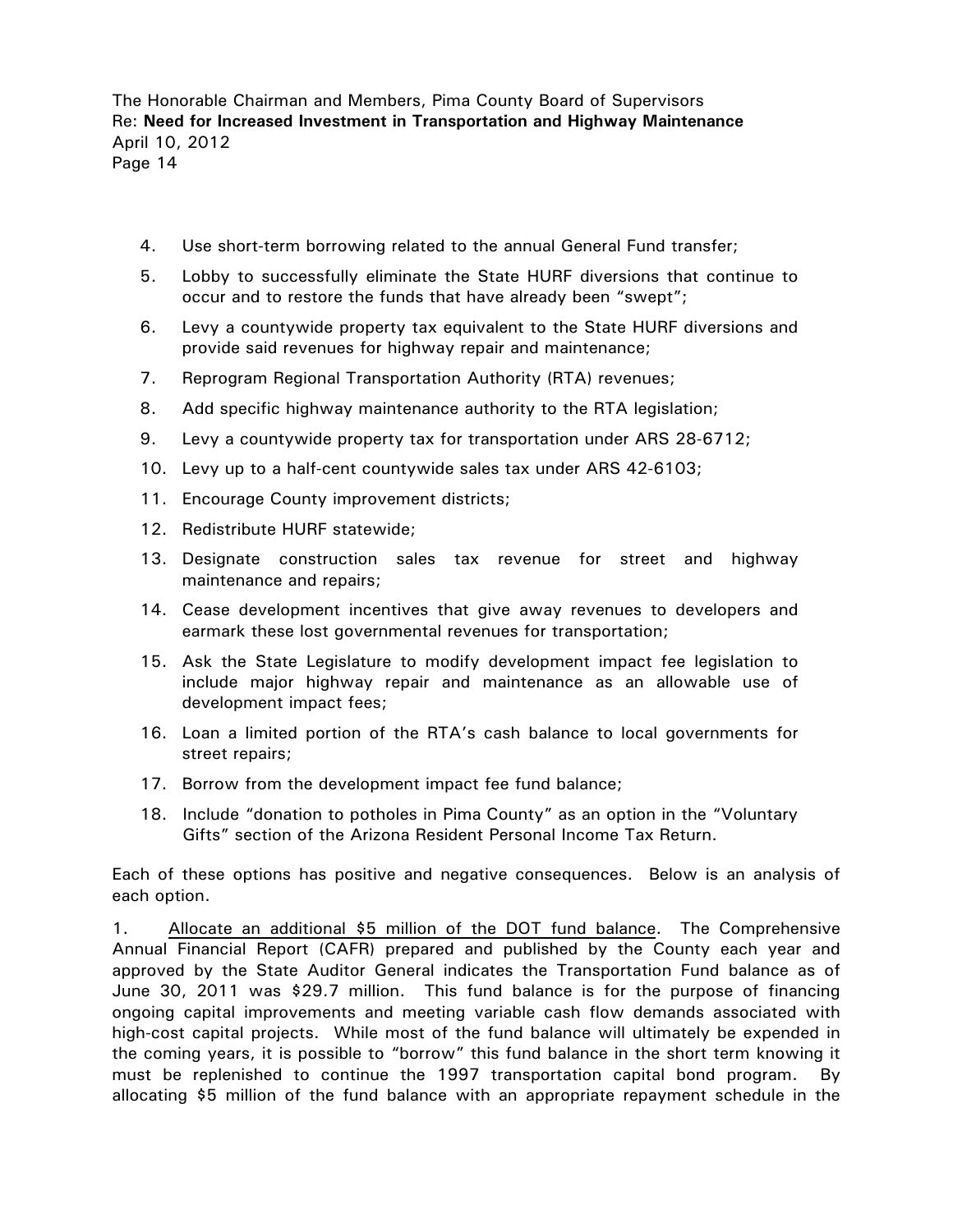future, it is possible to make an additional \$5 million allocation to pavement repair and preservation targeted mostly at local streets. Action necessary by the Board to implement this option is to direct that \$5 million from the Transportation Fund balance be utilized for this purpose and budgeted in the to-be-adopted budget for FY 2012/13.

If the Board chooses to allocate this additional \$5 million, streets most in need of repair would be improved as shown in Table 6 below. It must be remembered this fund balance borrowing must be replaced in three to five years.

| Route                                                          | From                   | Length<br>(feet) | <b>Supervisorial</b><br><b>District</b> | Cost      |
|----------------------------------------------------------------|------------------------|------------------|-----------------------------------------|-----------|
| Heatherwood Hills/Flecha Caida<br>5, 8 and 10                  | Subdivision            | 48,678           | 1                                       | \$292,068 |
| Catalina Foothills Estates 7 and<br><b>Northridge Estates</b>  | Subdivision            | 48,100           | 1                                       | 384,800   |
| <b>Shadow Rock</b>                                             | Subdivision            | 21,555           | 1                                       | 129,330   |
| Flair                                                          | Subdivision            | 12,800           | 1                                       | 597,333   |
| Los Ranchitos                                                  | Subdivision            | 39,000           | $\overline{2}$                          | 364,000   |
| <b>Sunrise Manor</b>                                           | Subdivision            | 5,280            | $\overline{3}$                          | 176,000   |
| Melody Lane Estates 1, 3, 4                                    | Subdivision            | 5,200            | 3                                       | 242,667   |
| <b>Plum Acres</b>                                              | Subdivision            | 1,568            | $\overline{3}$                          | 41,813    |
| <b>Treasure Home Estates</b>                                   | Subdivision            | 2,400            | 3                                       | 64,000    |
| Del Cerro Estates 4                                            | Subdivision            | 6,042            | 3                                       | 45,315    |
| <b>Camino De Oeste</b>                                         | El Camino Del<br>Cerro | 3,157            | 3                                       | 105,233   |
| Del Cerro Estates Lots 1-74                                    | Subdivision            | 9,603            | 3                                       | 277,420   |
| Rudasill                                                       | Sandario               | 10,556           | 3                                       | 281,493   |
| Van Ark                                                        | <b>Picture Rocks</b>   | 4,590            | 3                                       | 122,400   |
| <b>Sunset Acres</b>                                            | Subdivision            | 16,100           | $\overline{3}$                          | 120,750   |
| <b>Rocking K Ranch Estates</b>                                 | Subdivision            | 39,000           | $\overline{4}$                          | 546,000   |
| <b>Thunderhead Ranch</b>                                       | Subdivision            | 7,050            | $\overline{4}$                          | 42,300    |
| New Tucson                                                     | Subdivision            | 3,075            | $\overline{4}$                          | 114,800   |
| New Tucson                                                     | Subdivision            | 11,085           | $\overline{4}$                          | 129,325   |
| New Tucson                                                     | Subdivision            | 19,270           | $\overline{4}$                          | 179,853   |
| Casas Colina Cabo 2 Lots 31-96                                 | Subdivision            | 6,468            | 5                                       | 38,808    |
| Mission Terrace 1, 2, 3                                        | Subdivision            | 22,943           | $\overline{5}$                          | 191,192   |
| Mission West Lots 1-370, Mission<br>View 1-134, Sierra Sagrada | Subdivision            | 27,250           | 5                                       | 204,375   |
| San Xavier Estates Lots 1-122                                  | Subdivision            | 13,500           | 5                                       | 101,250   |
| Cardinal/Arrowhead/Bilby/Milton                                | Subdivision            | 21,500           | 5                                       | 161,250   |
|                                                                | \$4,953,775            |                  |                                         |           |

**Table 6. FY 2013 Pavement Preservation Program.**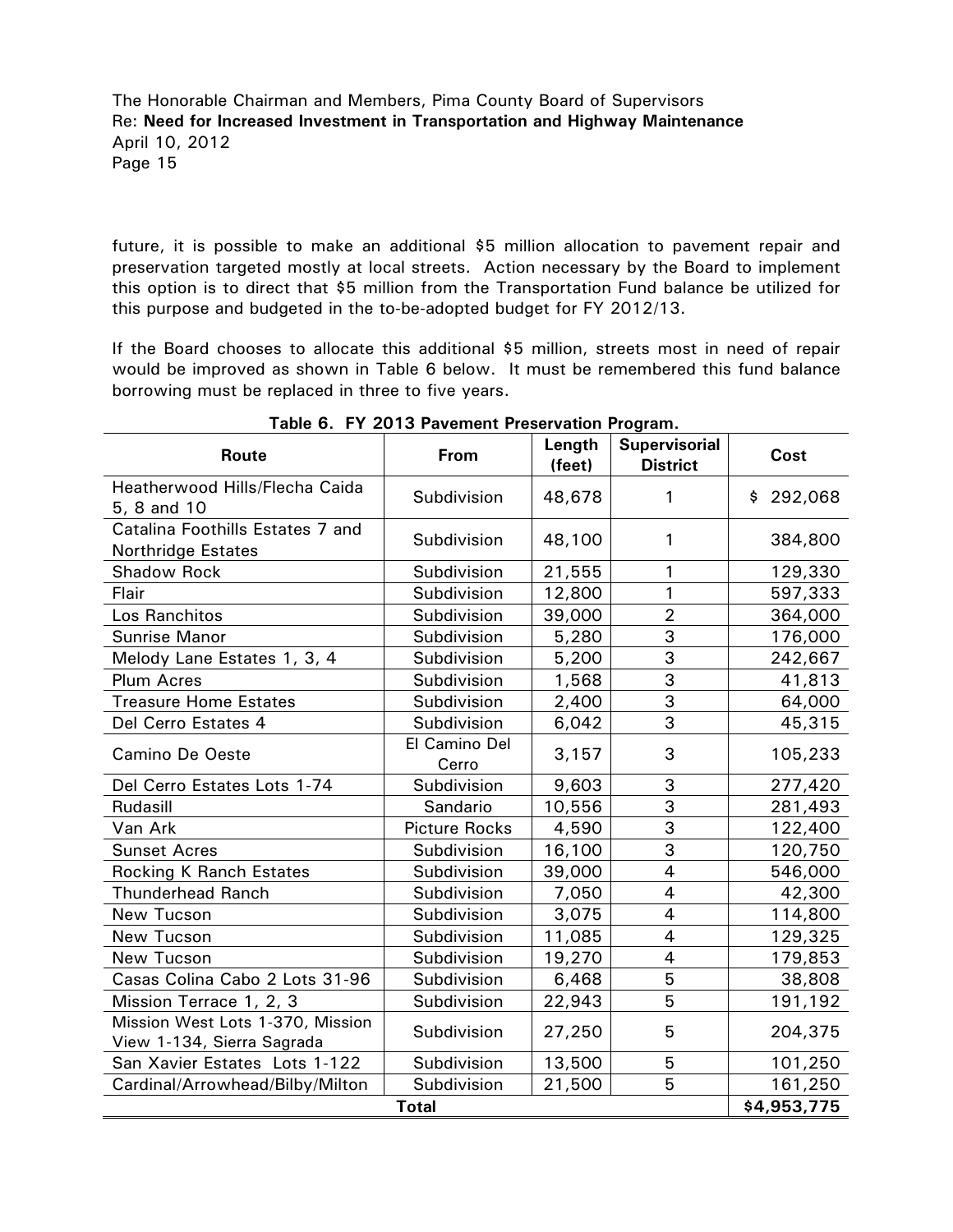2. Increasing the annual General Fund contribution. The \$2.8 million contribution by the General Fund to the DOT budget each year could be increased without significant adverse impacts on other County programs or departments. Each year, there are a number of departments or agencies that under-expend their allocated budget and have done so for several years; the Juvenile Court, for example. It is estimated the Juvenile Court budget allocated from the County General Fund could be reduced by \$500,000 this year with no adverse impact on the Court. In FY 2010/11, based on final financial reports, the Juvenile Court was over-budgeted by \$1,015,329. In addition, we are proactively managing and have done so for some time indigent defense costs across all categories of required legal defense, ranging from the Public Defender in felony cases through juvenile dependencies and mental health proceedings. With the increased scrutiny that has been applied in the last year through our Office of Court Appointed Counsel and many of the other legal defense offices that have been created, it is likely another \$500,000 in costs can be reduced from these functions and allocated to an additional highway maintenance General Fund contribution. There are a number of other areas where the County has been setting aside funds to subsidize actions of other County departments and agencies such as the average \$1.5 million annual subsidy for Development Services, the average \$1 million annual subsidy for the Solid Waste Division, and the \$1.5 million average annual subsidy for the Stadium District. I would recommend each of these be reviewed in detail when developing the budget for FY 2012/13 with the goal of increasing the General Fund transportation allocation of the County from \$2.8 million to \$5 million.

3. Using a one-time allocation of excess General Fund balance. While the County has largely weathered the great recession without significant consequences of either increasing taxes or reducing services, such is largely possible because of very conservative and fiscally prudent budgeting practices, which includes building the reserved fund balance. The reserved fund balance for this fiscal year is \$34,774,388. It is significant to remember that the County property tax base and revenue continues to shrink; therefore, it is important this level of fund balance be retained to stabilize the County budget and guard against future revenue losses or adverse State budget transfers. It is also very important to retain a significant fund balance as the economy recovers and the County faces price increase pressures while our property tax base is forecasted to continue to decline for another two fiscal years. In addition, this fund balance is vital in retaining and maintaining our current high quality bond rating, which significantly lowers our cost of borrowing and saves taxpayers millions of dollars in interest payments. While it is certainly possible to allocate some portion of the unreserved fund balance to this issue, I would be very careful in doing so, and it would be my last choice in attempting to increase funding for transportation highway maintenance. Recognizing the poor condition of our streets and highways, however, I would recommend up to \$5 million of our General Fund balance be set aside for this purpose with no final decision on the amount of the allocation until our overall budget is considered by the Board.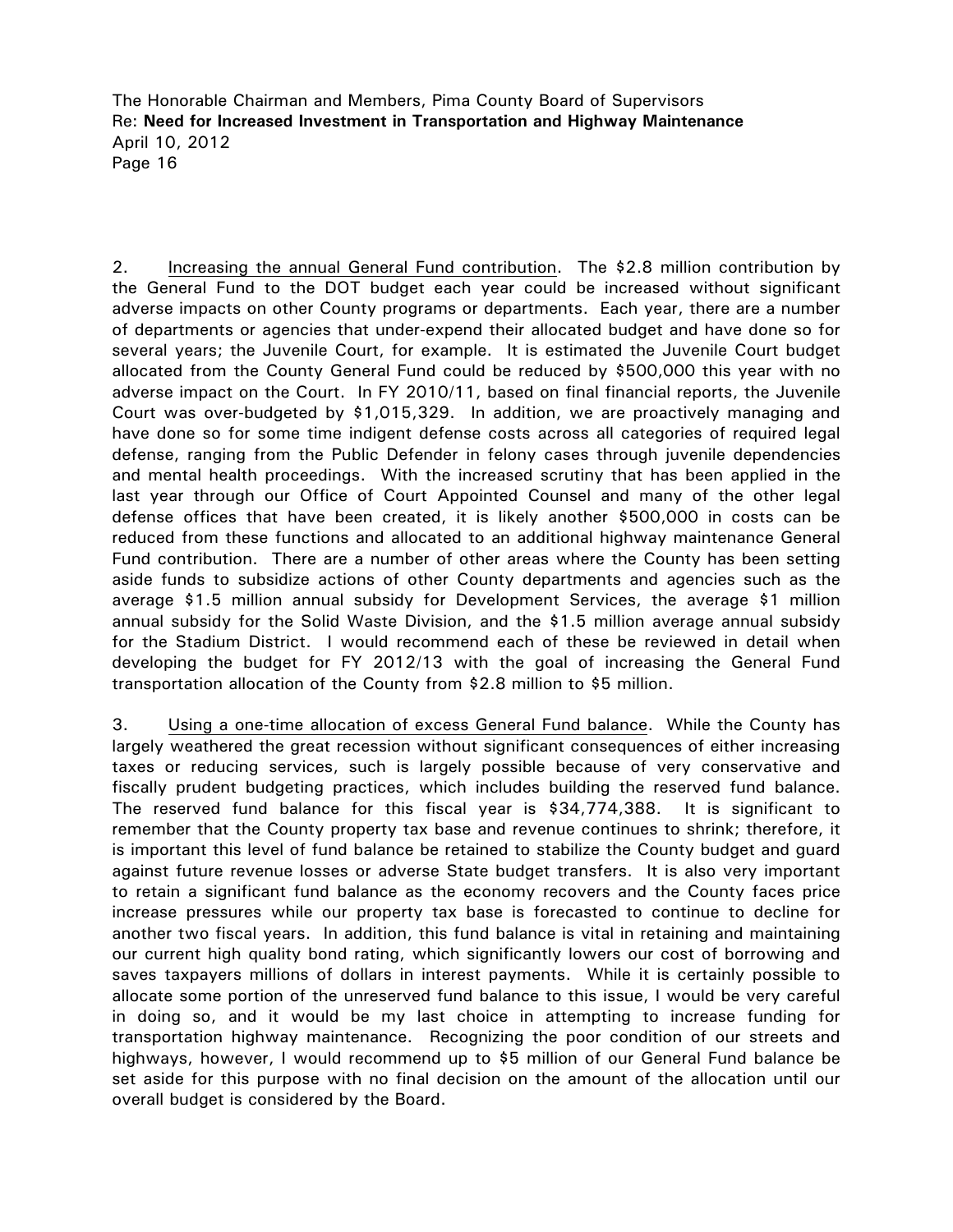4. Short-term borrowing related to the annual General Fund transfer. Interest rates remain at all-time record lows. It may be possible to short-term borrow against the pledged recurring General Fund revenue support to the DOT. With the life of the proposed improvements being in the range of five to 10 years, I would suggest any contemplated borrowing have a five-year time limit. Therefore, if the County was able to bond the recurring revenue to the DOT at \$5 million as opposed to \$2.8 million, and a short-term borrowing not to exceed five years was implemented at an interest rate of three percent, \$22.9 million would be immediately available to invest in highway pavement rehabilitation and repair. This form of borrowing, commonly referred to as a Certificate of Participation issuance, will require a pledge of public assets or facilities during the term of borrowing. This is usually accomplished by pledging the facility being built or improved as collateral; however, short-term borrowing for a diverse system of streets and highways may be difficult.

5. Lobby to successfully eliminate the State HURF diversions that continue to occur. The annual legislative diversions of HURF from the County are estimated to be approximately \$7 million. While there has been some discussion and the introduction of one bill in the Legislature to repeal the diversions, the bill introduced did not even receive a hearing before the Legislature. This is an embarrassment. There is apparently no attempt to return the diverted funds to the County, which is also unconscionable.

The Governor's budget for this year continues HURF diversions. These legislative diversions are bad public policy because they divert funds from an essential economic development component of the State – an efficient and effective transportation system.

Further, as has been demonstrated by data related to vehicle fuel efficiency increases and the significant inflationary cost of petroleum products used for roadway development and maintenance, the fund can little afford a legislative diversion. It is essential this diversion be stopped immediately. This option should be a top priority for all cities, towns and counties. It is imperative that local revenues intended for road maintenance not be stolen by the Legislature to balance the State budget.

If the \$7 million annual diversion was bonded for a five-year term similar to Option 4 above, the amount available for a major investment in highway maintenance and repair would be \$32.1 million.

6. Levy a property tax equivalent to the State HURF diversions and provide the revenues for highway repair and maintenance. If the Legislature will not return the diverted HURF funds to the County for highway maintenance purposes, I would suggest a temporary property tax be enacted equivalent to the legislative diversion. This would mean an approximate \$0.0913 per \$100 of assessed value would be added to the primary property tax levy to collect \$7 million, which would be transferred to the DOT for highway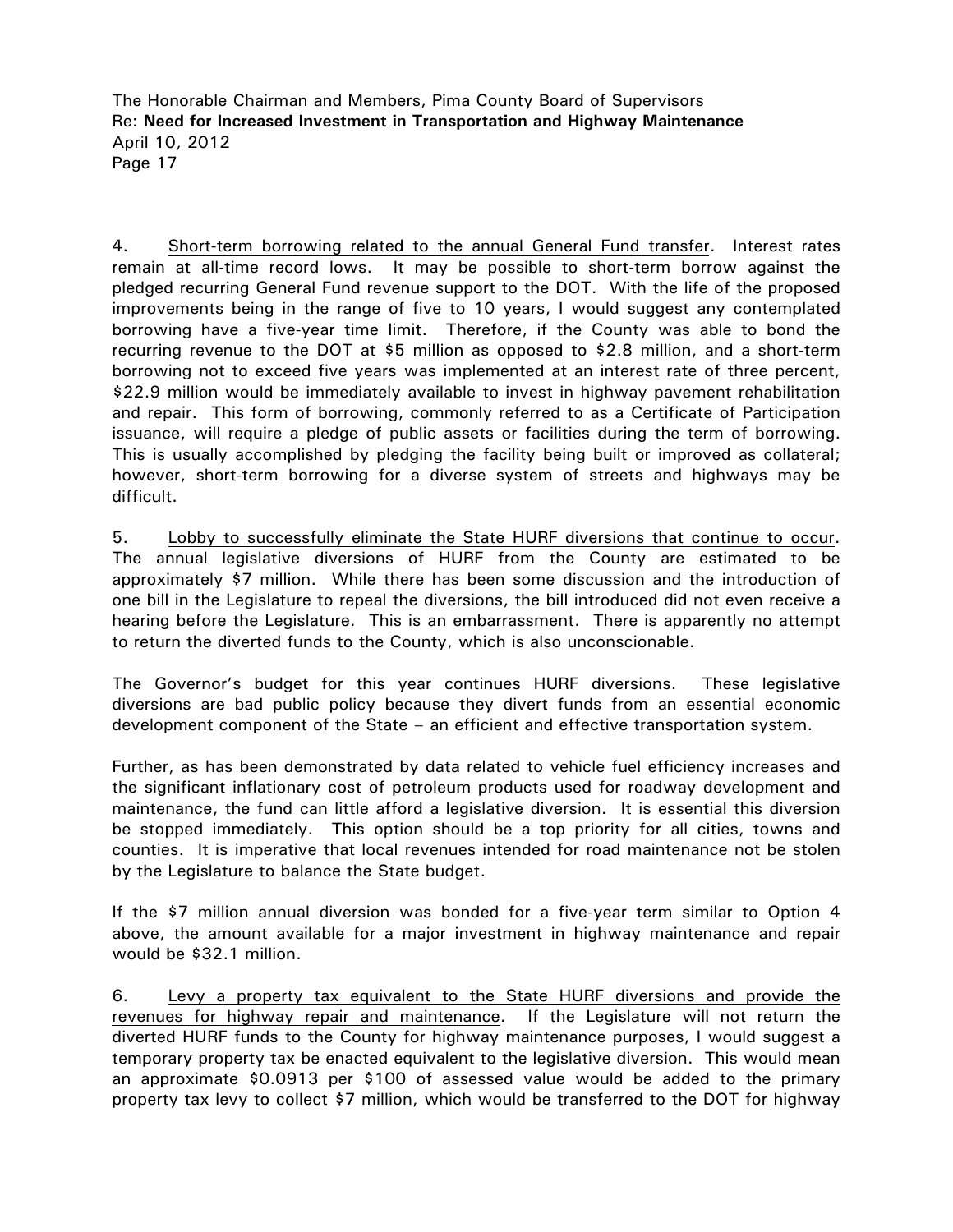maintenance and repair. This property tax would automatically be repealed upon State legislative restoration of annual County HURF diversions.

7. Reprogram RTA revenues. In an *Inside Tucson Business* article dated March 19, 2012, Tucson City Councilmember Steve Kozachik recommended two actions that could affect the use of RTA revenue. The first relates to only spending what is actually necessary based on the most recent and accurate travel demand and traffic forecast. This relates to the scope and extent of improvements on Broadway Boulevard. I completely agree with Councilmember Kozachik on this issue. It makes little sense to force the original scope of transportation improvements where they are clearly outdated or unnecessary. Reducing the size and scope of transportation improvements not only saves money; it is more responsive to community needs and desires.

Councilmember Kozachik also suggests allowing the voters to decide whether some RTA revenue should be reprogrammed for street and highway repair and maintenance. While this would be a community choice, I believe it erodes the credibility of the original RTA proposal, which was to enhance mobility by providing increased highway capacity and increased transit services and may be contrary to the enabling legislation. Further, it potentially begins a process of rethinking every previous voter decision. In the past, we have treated most voter decisions as sacrosanct; and, once made, cannot be reversed. While it is not impossible to reprogram RTA funds for road maintenance with voter approval, it begins a path I would not recommend. However, the Board can certainly consider this as an option to substantially increase funding for highway repair and maintenance.

If the amount of reduction or reprogramming was as suggested by Councilmember Kozachik, \$400 million of project authorizations would have to be shifted. Further, the \$400 million shift should come proportionately from each program area of the RTA; i.e., streets and highways, transit, safety, etc. In addition, since 70 percent of the RTA proceeds are programmed for City of Tucson improvements, approximately \$280 million of the reprogramming should come from City of Tucson projects or programs. This reprogramming would break the RTA pledge as identified in Resolution 2006-01, signed by every jurisdiction, which states:

*"WHEREAS, This Board now expands its pledge to include:* 

*The promise that the minimum allocation for each project as voted by the public will be honored and will not be changed."* 

If all of these issues are overcome, it will next be necessary to find some legal process to rescind the approval and issue some new program authorization. The RTA Board, however, has no legislative authority for referring such questions to the voters. This power rests solely with the State Legislature.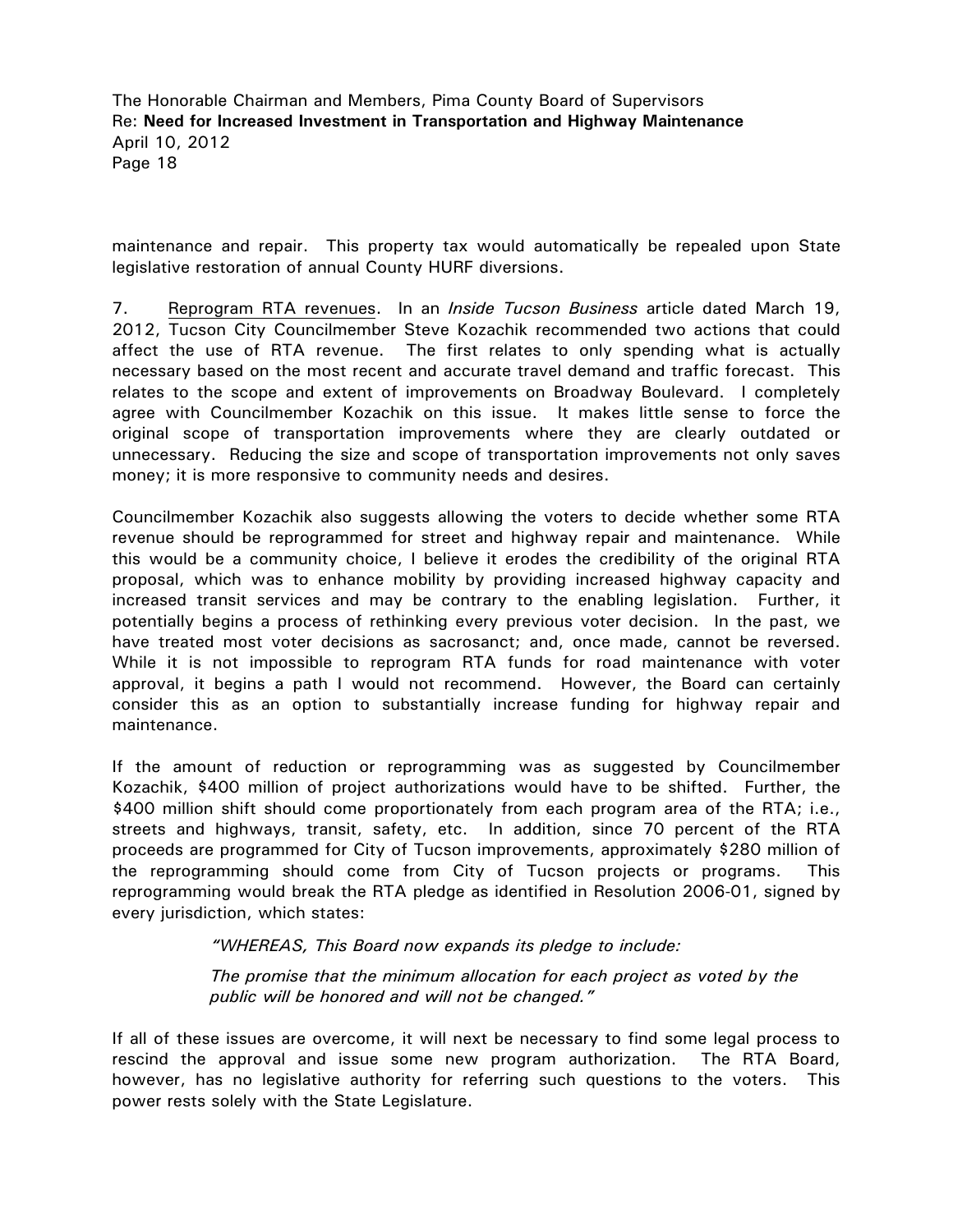8. Add specific highway maintenance authority to the RTA legislation. The RTA legislation as originally passed is less than absolutely clear about whether proceeds from the half-cent sales tax could be used for maintenance and repair purposes. The general consensus was that the RTA authorization was for the construction of new improvements and new highway and transit capacity. The very specific Maintenance of Effort provisions for highway expenditures and transit expenditures tend to confirm this understanding. It is certainly possible to ask the Legislature to add authority to the RTA legislation allowing a sales tax election for the purpose of making roadway repairs and conducting maintenance activities. Specifically, it would be appropriate to ask for authority from the Legislature to enact up to a one quarter-cent sales tax for the purpose of providing highway maintenance and repair of existing streets. While there is no real consensus methodology for distributing such proceeds, they could be distributed on the basis of the population of each jurisdiction as it relates to the total population of Pima County, or the proceeds could be distributed based on the road miles maintenance responsibility of each jurisdiction. It would appear new legislative authority would be needed to allow the RTA to spend additional sales tax proceeds for highway repair and maintenance. It would be appropriate to consider asking the Legislature for such authority. A quarter-cent sales tax for road maintenance would generate approximately \$32 million per year and a one-eighth cent approximately \$16 million.

9. Levy a countywide property tax for transportation under ARS 28-6712. This requires a majority vote of the Board to implement. The tax rate cannot exceed 25 cents per \$100 of assessed valuation. At the maximum rate, about \$19 million would be collected per year countywide. This property tax levy would substantially increase available road maintenance funding. Since the levy would be countywide, the tax levy should be returned to the jurisdictions within Pima County in accordance with their contributions. Table 7 below shows the portion of jurisdictional assessed value in proportion to total assessed value of the County. The table also shows the amounts that would be received by each jurisdiction based on the maximum property tax levy.

| <b>Jurisdiction</b>        | Percent of<br><b>Assessed Value</b> | <b>Distribution of Maximum</b><br><b>Property Tax Levy Based</b><br>on Assessed Value |
|----------------------------|-------------------------------------|---------------------------------------------------------------------------------------|
| City of Tucson             | 41.29                               | \$7,845,100                                                                           |
| City of South Tucson       | 0.29                                | 55,100                                                                                |
| Town of Oro Valley         | 7.39                                | 1,404,100                                                                             |
| Town of Marana             | 5.38                                | 1,022,200                                                                             |
| Town of Sahuarita          | 2.44                                | 463,600                                                                               |
| <b>Unincorporated Area</b> | 43.21                               | 8,209,900                                                                             |
| Total                      | 100.00                              | \$19,000,000                                                                          |

|  |  | Table 7. Proportionate Distribution of Transportation Property Tax Levy. |  |
|--|--|--------------------------------------------------------------------------|--|
|  |  |                                                                          |  |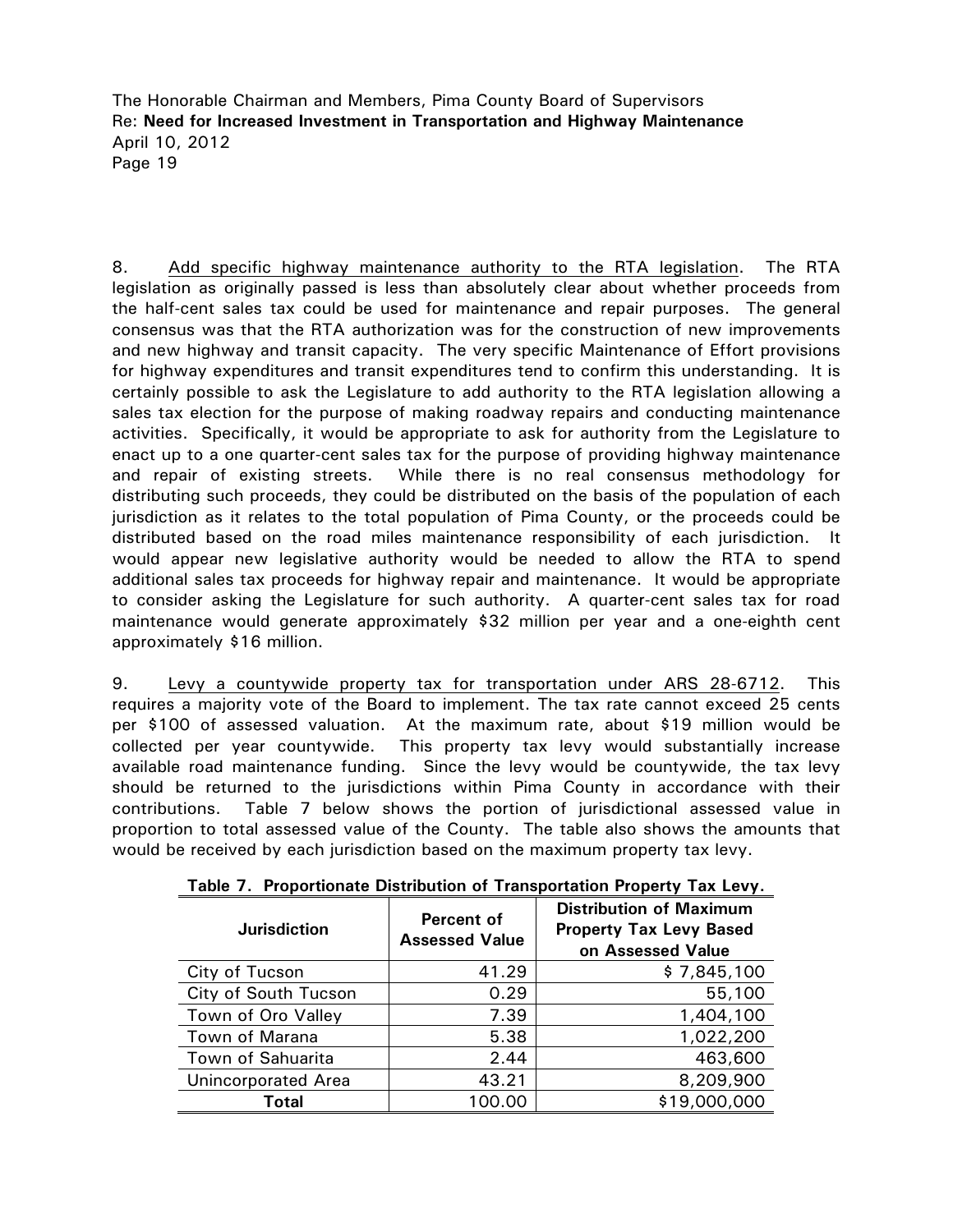The Board could also impose very specific jurisdictional conditions for receiving these monies. For example, all proceeds must be spent on actual street maintenance and not on public art, administration, overhead or engineering.

10. Levy up to a half-cent countywide sales tax under ARS 42-6103. This requires a unanimous vote of the Board to implement. Although the statute allows up to a 1/2 cent, a rate of only 1/8 cent would generate up to \$15 million per year and could be discontinued at any time the Board chooses. All counties in Arizona except Maricopa County are authorized to levy this tax. Pima County is the only authorized county that does not levy such a tax. Because of the requirement of a unanimous vote, as well as past imposition of sales tax increases only after voter approval, this option does not appear to be one that should be pursued.

11. Encourage County Improvement Districts. Current law allows for individuals within a county in specific geographic areas to petition for the formation of an improvement district. Of the many purposes available for improvement districts is the construction and improvement of highways, roadways and sewers. Tucson Country Club Estates is a recent paving and sewer improvement district formed in 1994 for the purpose of reconstructing the streets, highways and sewers within Tucson Country Club Estates. This group of property owners spent \$4.27 million to improve their streets, highways and sewers. This model is available to anyone who wishes to form an improvement district and requires a majority of the property owners within the district or the owners of 51 percent of the real property within the district (A.R.S. 49-903) to agree to a self-imposed property tax to pay for such improvements. To incentivize the use of improvements districts for street and highway improvements, the County could offer to fund up to 25 percent of the cost of such infrastructure improvements.

12. Statewide Redistribution of HURF. There is nothing magical about the distribution of HURF monies among the three primary beneficiaries: the State, the cities and towns and the counties. Counties receive the least allocation of any of the three beneficiaries. In judging the adequacy of funding for each of these entities by the condition of roadways, it is apparent the streets and highways likely in the best condition are those of the State, followed by significant deterioration of local highways, particularly those managed by counties, cities and towns. Therefore, another option would be to reexamine the existing formula distribution of HURF revenues throughout the State. Such would require an act of the Legislature.

13. Designate construction sales tax for street and highway maintenance and repairs. Little known or recognized is that most municipalities within Pima County have a construction sales tax. This sales tax is equivalent to, in most cases, the standard retail tax and generates significant revenues to local municipal governments, which could be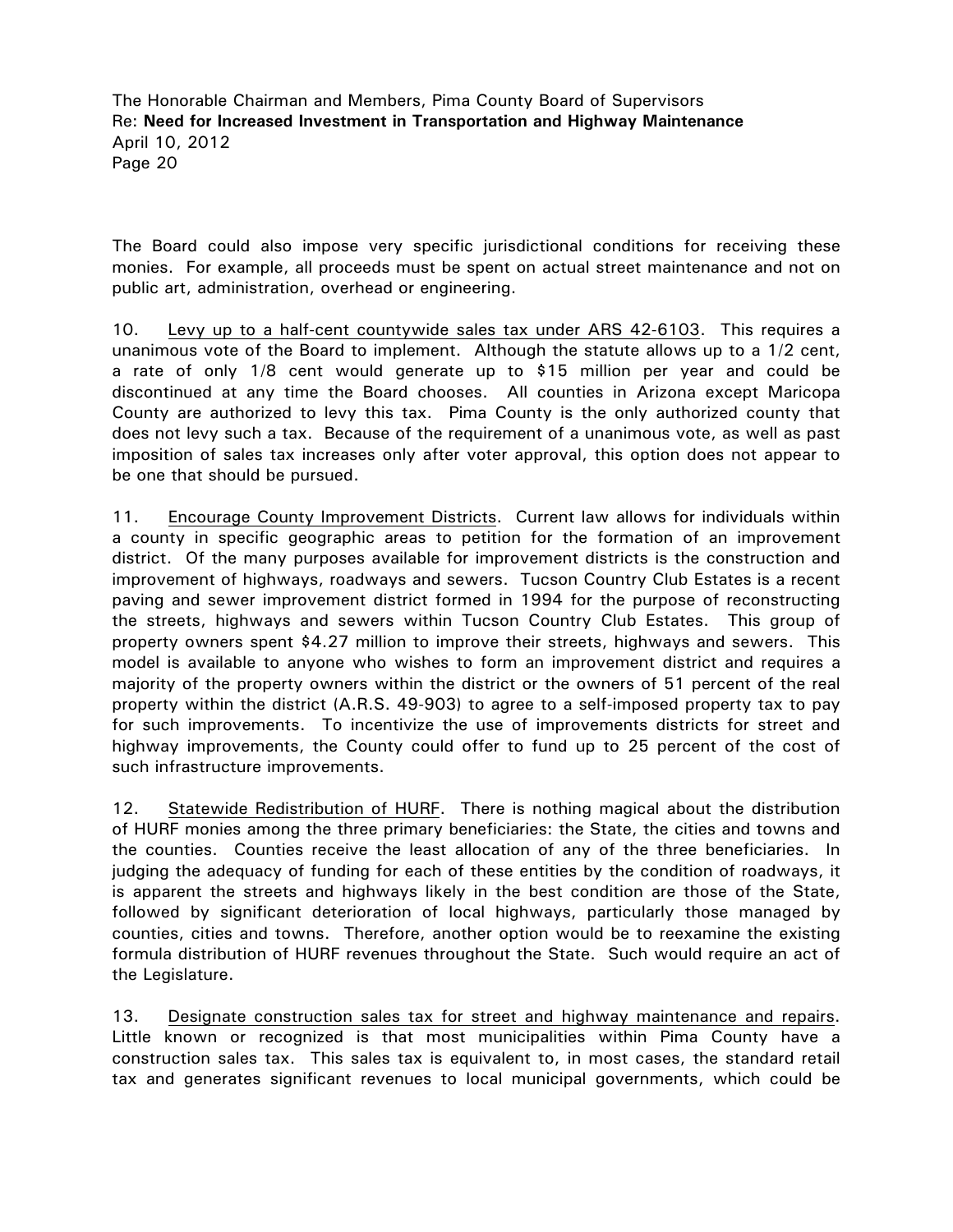used for highway and street maintenance. The construction sales tax by jurisdiction is shown in Table 8 below.

| <u>na ngunomoni</u>  |                                                       |
|----------------------|-------------------------------------------------------|
| <b>Jurisdiction</b>  | <b>Construction</b><br><b>Sales Tax</b><br>Percentage |
| City of Tucson       |                                                       |
| City of South Tucson |                                                       |
| Town of Marana       |                                                       |
| Town of Sahuarita    |                                                       |
| Town of Oro Valley   |                                                       |
| Pima County          |                                                       |
|                      |                                                       |

|                  | <b>Table 8. Construction Sales Tax</b> |
|------------------|----------------------------------------|
| by Jurisdiction. |                                        |

Pima County does not have the authority to levy a construction sales tax; therefore, we are at a revenue disadvantage when it comes to such activities. Most construction sales tax revenue is generated from new development associated with growth; therefore, it would be appropriate to legislatively require that all new construction sales tax revenues be earmarked for transportation capacity improvements or street and highway maintenance. These construction sales tax revenues are significant; and sometimes, such as in the case of Marana, exceed the normal sales tax revenue. Since the tax is discretionary and part of their general fund, it can be used for any legitimate purpose by the municipalities. It would be appropriate to request that Pima County be given the legislative authority to levy a construction sales tax and earmark these revenues for highway and street construction and maintenance.

14. Stop development incentives that give away local government revenues to developers and earmark these lost governmental revenues for transportation. Development incentives given to developers through development agreements or pre-annexation development agreements rob taxpayers of fair compensation for development-related impacts. As has been reported in documents from the Goldwater Institute, competition between jurisdictions over development generally results in everyone losing. Such is the case in Pima County. Historically, a number of development agreements have been entered into by jurisdictions where normal development requirements, such as payment of impact fees – costs associated with offsetting the actual cost of development-related infrastructure – have been offset or forgiven. These agreements, while favorable for the developer, are not beneficial for the general public. More importantly, because many of these development agreements forgive contributions for fundamental infrastructure related to streets and highways, the agreements rob the street and highway system of needed capital investment. To improve the opportunity for investment in local streets and highways and to stop unreasonable financial concessions to developers associated with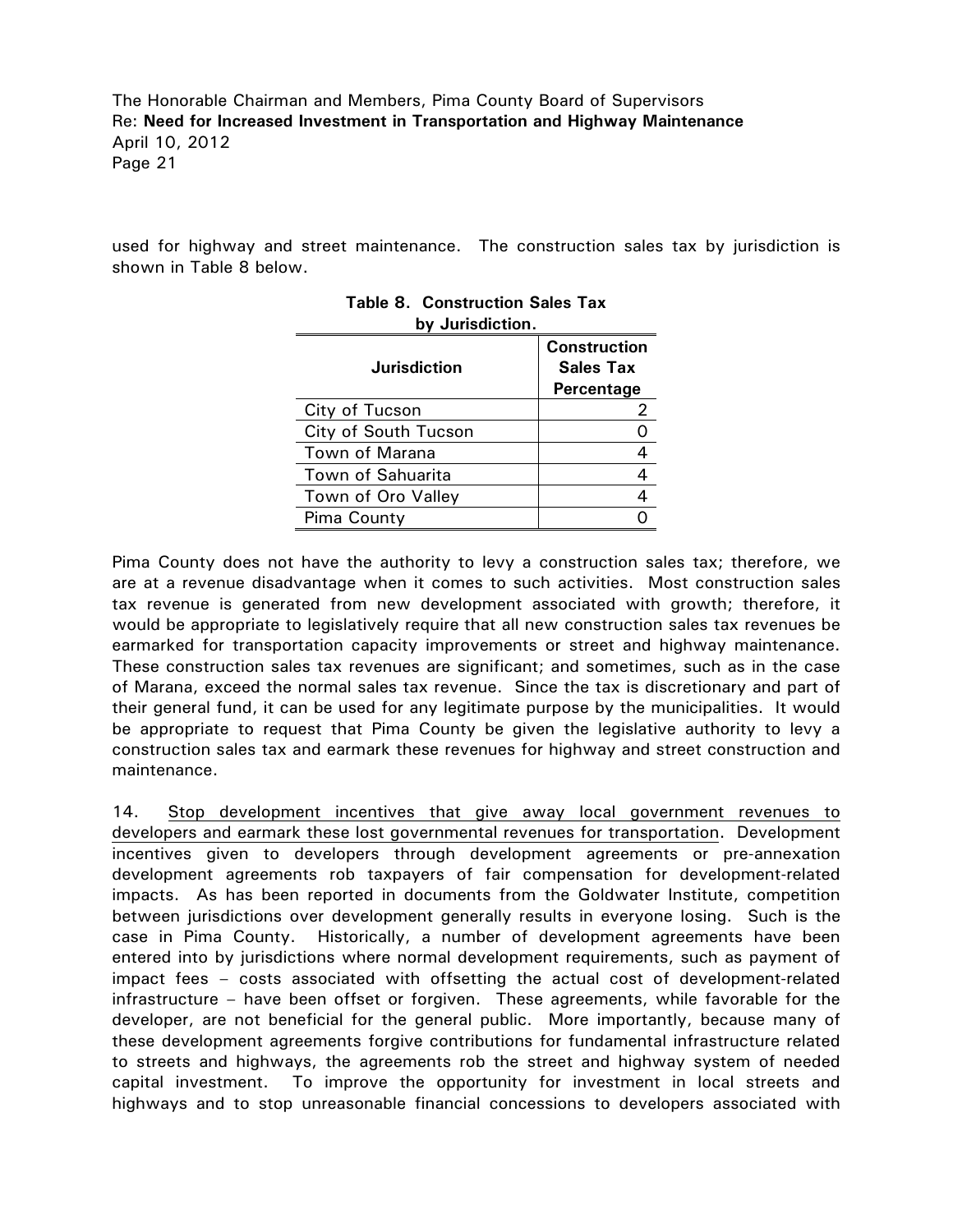development agreements, it should be required that cities and towns, as well as counties, not enter into development agreements that disadvantage the public and ensure that each development entity pays their fair share of infrastructure cost associated with their impacts.

15. Ask the State Legislature to modify development impact fee legislation to include major highway repair and maintenance as an allowable use of development impact fees. The account balance of collected transportation impact fees in unincorporated Pima County was \$36,631,957 as of December 31, 2011. These funds are largely programmed for major capacity improvements to the transportation system with a nexus in the general geographic area where the fees were paid. These fees are restricted for capacity improvements associated with transportation system expansion. A case could be made for increased wear and tear on our transportation infrastructure, particularly on the arterial and collector system, from growth that may not rise to the level of requiring capacity improvements. Therefore, it is plausible to allocate a certain percentage of development impact fees to major highway maintenance and repairs due to increased wear and tear from increased vehicular travel and increased vehicle travel miles associated with new development. If just 25 percent of these funds were made available, another \$9,157,989 would be available for major pavement restoration and repairs, primarily for the arterial and collector highway system.

16. Loan a limited portion of the RTA's cash balance to local governments for street repairs. The RTA presently has a cash balance of nearly \$180,000,000, and a number of ongoing projects will draw down this cash balance within the next few years. However, if the RTA had appropriate security and an interest rate significantly greater than the amount paid on their bonded indebtedness, it could be legally possible for them to loan a portion of their cash balance to local governments desiring to perform accelerated highway repairs and maintenance. This option repays any loan from the RTA without affecting RTA's approved plan or project delivery schedule. There would be a large number of legal obstacles to overcome, but it may be feasible. This option is clearly distinct from Option 7, which attempts to redistribute RTA funds for maintenance, thereby modifying the voterapproved plan and delivery schedule.

17. Borrow from the development impact fee fund balance. As indicated in Option 15, the County's development impact fee fund balance as of December 31, 2011 was \$36,631,957. While there a number of projects that could draw down this fund balance, it is unlikely it will be significantly reduced in the short term. Therefore, it may be possible to also borrow some of these funds for advancing County highway maintenance and repairs. Given the legislative threat to local government development fee legislation that was either enacted by the Legislature last year or discussed by industry associations, this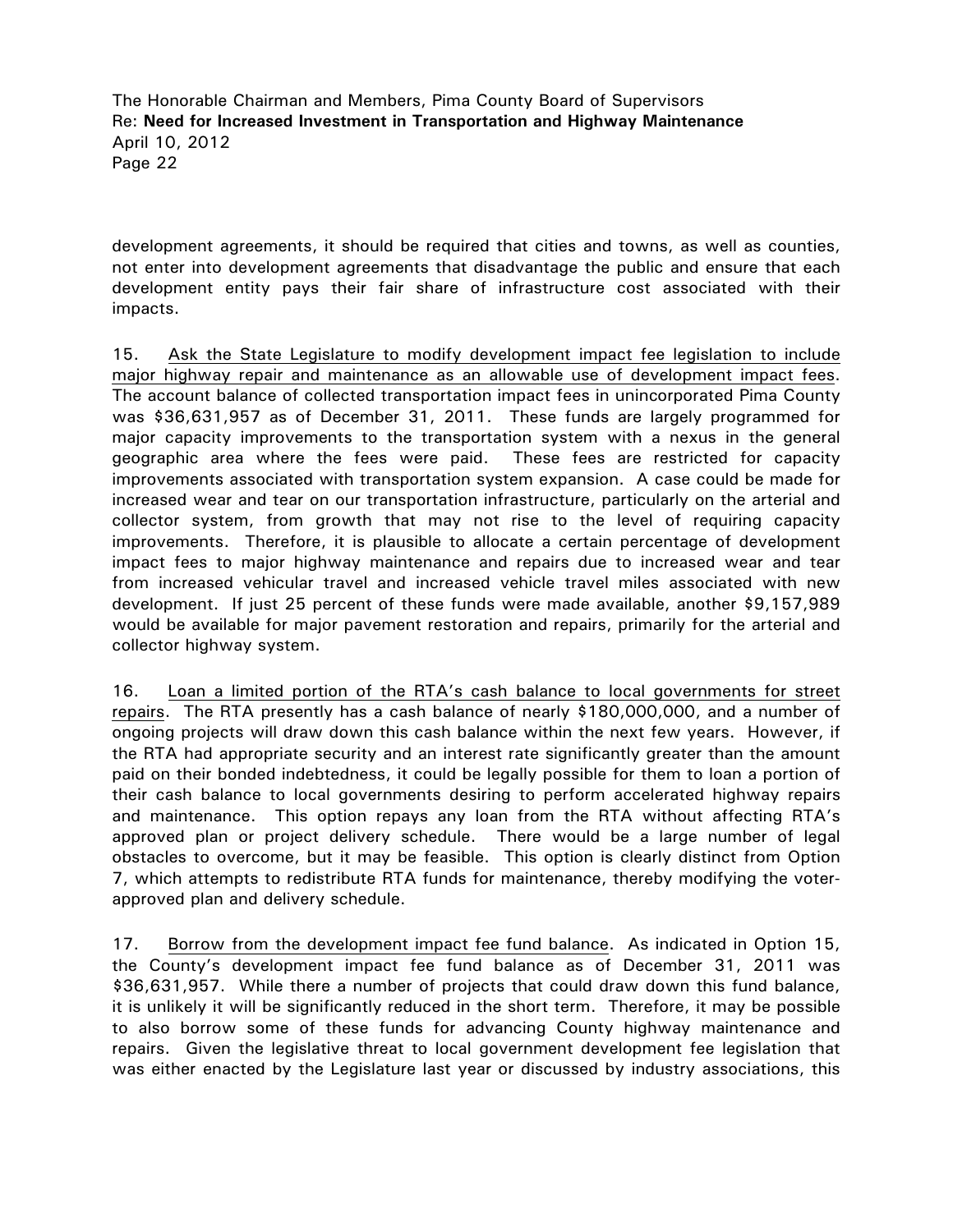option is not desirable as it may offer the Legislature another excuse to interfere in local authority.

18. Include roadway maintenance and preservation as an option in the "Voluntary Gifts" section of the Arizona Resident Personal Income Tax Return. The Arizona Resident Personal Income Tax Return provides a variety of options for voluntary taxpayer donations such as Citizens Clean Elections and Special Olympics, among others. Adding "donation to potholes in Pima County" as a Voluntary Gift option was recently suggested to me by a Green Valley resident, and it does have practical appeal.

#### **XI. Recommended Options to Increase Highway and Street Maintenance Investment**

Of the 18 options discussed in this report to substantially increase County highway and street maintenance and repair investments in the short term, I would recommend only five. If all five options are implemented, one of which relies on action by the Arizona Legislature to stop HURF diversions, a total of \$70 million could be invested in County street and highway maintenance and repairs in the short term. These five options are:

- 1. Allocate and appropriate to the DOT budget \$2.5 million this fiscal year and \$2.5 million next fiscal year, for a total of \$5 million, to make major repairs to arterial and collector highways as itemized in Table 5 of this report.
- 2. Allocate \$5 million of the DOT fund balance for street and highway repairs as indicated in Table 2 of this report.
- 3. Allocate, at the time of FY 2012/13 final budget adoption, up to \$5 million of the General Fund reserve fund balance for street and highway investment, with specific projects to be delineated and approved by the Board at the time of budget adoption.
- 4. Increase the recurring General Fund transfer to the DOT budget from \$2.8 million to \$5 million for street and highway maintenance and repair and leverage this annual appropriation through five-year term bonds for pavement repair and replacement to occur in the unincorporated area street and highway system. If leveraged, an additional \$23 million would be invested in street and highway repair.
- 5. Continue to request of the Arizona Legislature that it stop the annual raids on city, town, and county HURF distributions. For the County, this would result in an increase in annual revenues of approximately \$7 million; and if leveraged through short-term (five-year) borrowing, would allow an additional \$32 million to be invested in street and highway repairs in the unincorporated area.

I have also directed that the DOT undertake a comprehensive district-by-district condition assessment of all arterial, collector and local paved highways within the unincorporated